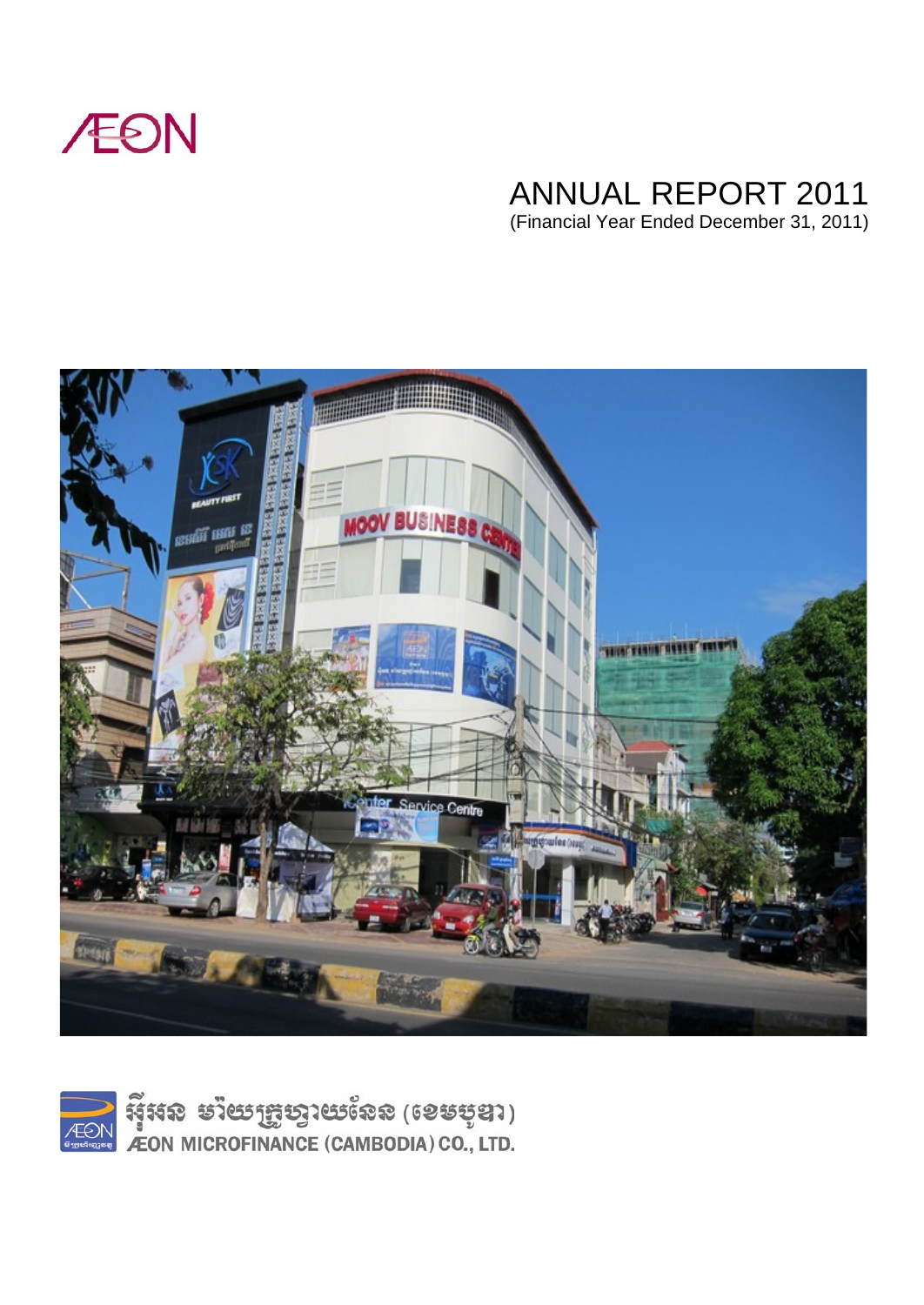## **Content**

| Description of AEON MICROFINANCE (CAMBODIA)<br>PRIVATE COMPANY LIMITED | $\mathbf 1$    |
|------------------------------------------------------------------------|----------------|
| <b>Organization Structure</b>                                          | 2              |
| Shareholders                                                           | 2              |
| <b>Board of Directors</b>                                              | 3              |
| Reports from Board of Directors                                        | 4              |
| Board of Director's responsibility in financial reports                | 6              |
| Independent Auditors' Report                                           | $\overline{7}$ |
| <b>Financial Statements</b>                                            | 8              |
| <b>Balance Sheet</b>                                                   | 8              |
| <b>Income Statement</b>                                                | 9              |
| <b>Statement of Changes in Equity</b>                                  | 10             |
| <b>Statement of Cash Flows</b>                                         | 11             |
| Note on Financial Statement                                            | 12             |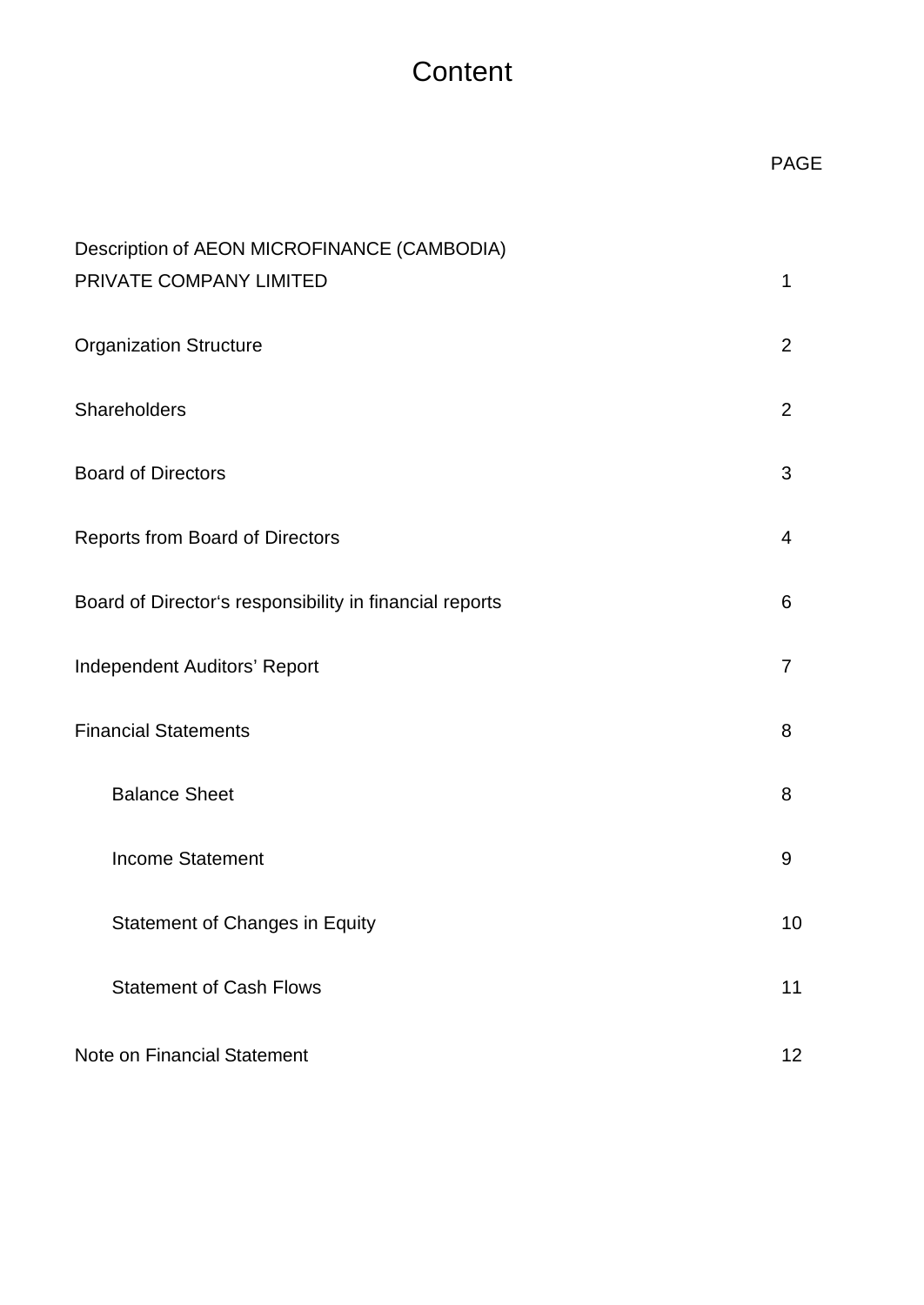## AEON MICROFINANCE (CAMBODIA) PRIVATE COMPANY LIMITED

#### **Description of AEON MICROFINANCE (CAMBODIA) PRIVATE COMPANY LIMITED**

AEON MICROFINANCE (Cambodia) PRIVATE COMPANY LIMITED was incorporated as a private limited liability company in Cambodia on 5 October 2011 under Registration No. Co.2380 E/2011 issued by the Ministry of Commerce. On 7 October 2011, the Company obtained its license as a micro-finance institution from the National Bank of Cambodia ("NBC") dated 21 November 2011. The Company is wholly-owned by AEON Thana Sinsap (Thailand) Public Company Limited, a company registered in Thailand. The ultimate parent company is AEON Credit Service Co., Ltd., a company registered in Japan.

Our philosophy is to "support cardholders' lifestyles and enable each individual to maximize future opportunities through effective use of credit."

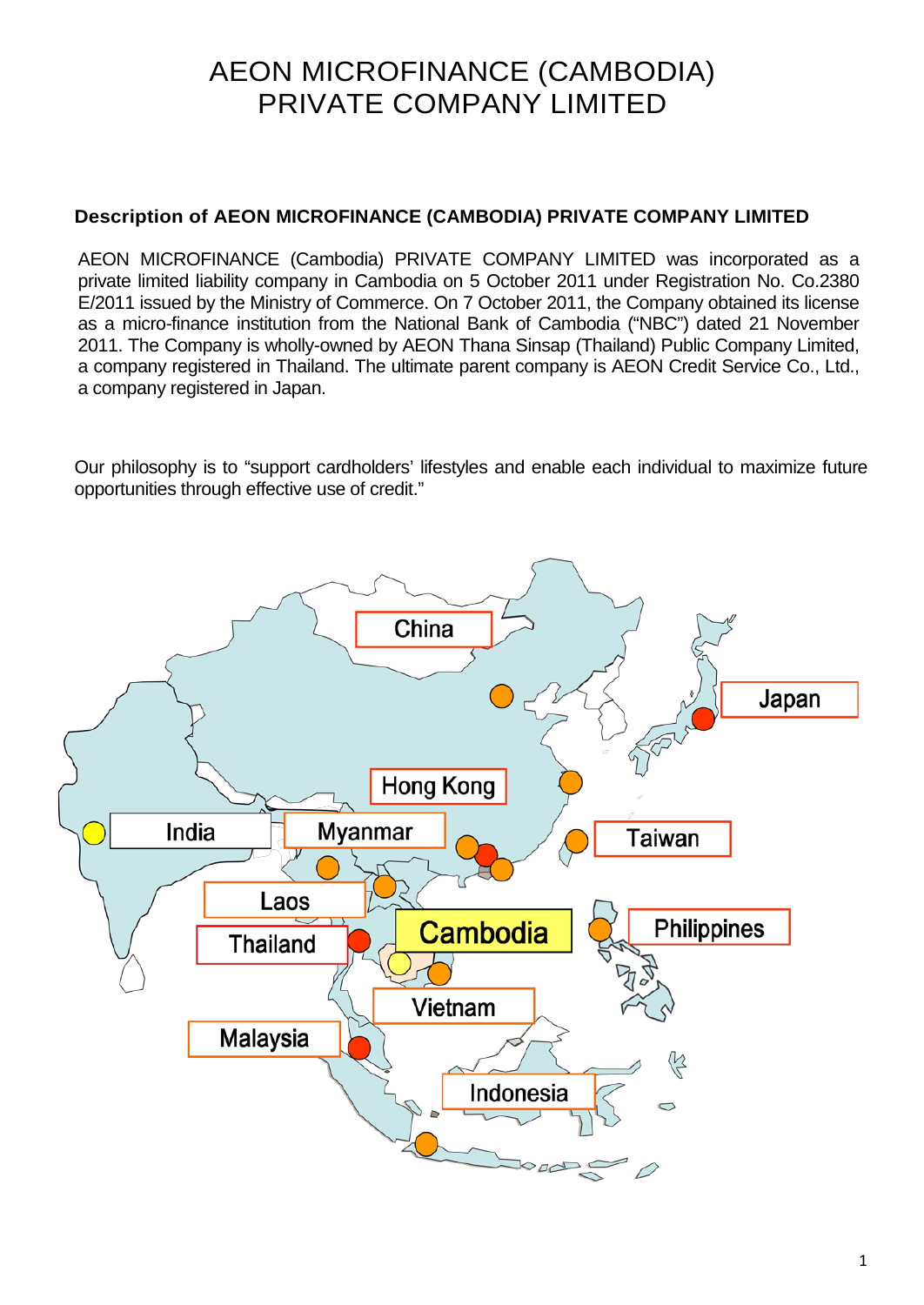#### **Organizational Structure**



#### **Shareholders**

As of the end of 2011, AEON MICROFINANCE (CAMBODIA) PRIVATE COMPANY LIMITED has the total capital of USD 1,000,000. The Company is wholly- owned by AEON Thana Sinsap (Thailand) Public Company Limited, a company registered in Thailand. The ultimate parent company is AEON Credit Service Co., Ltd., a company registered in Japan.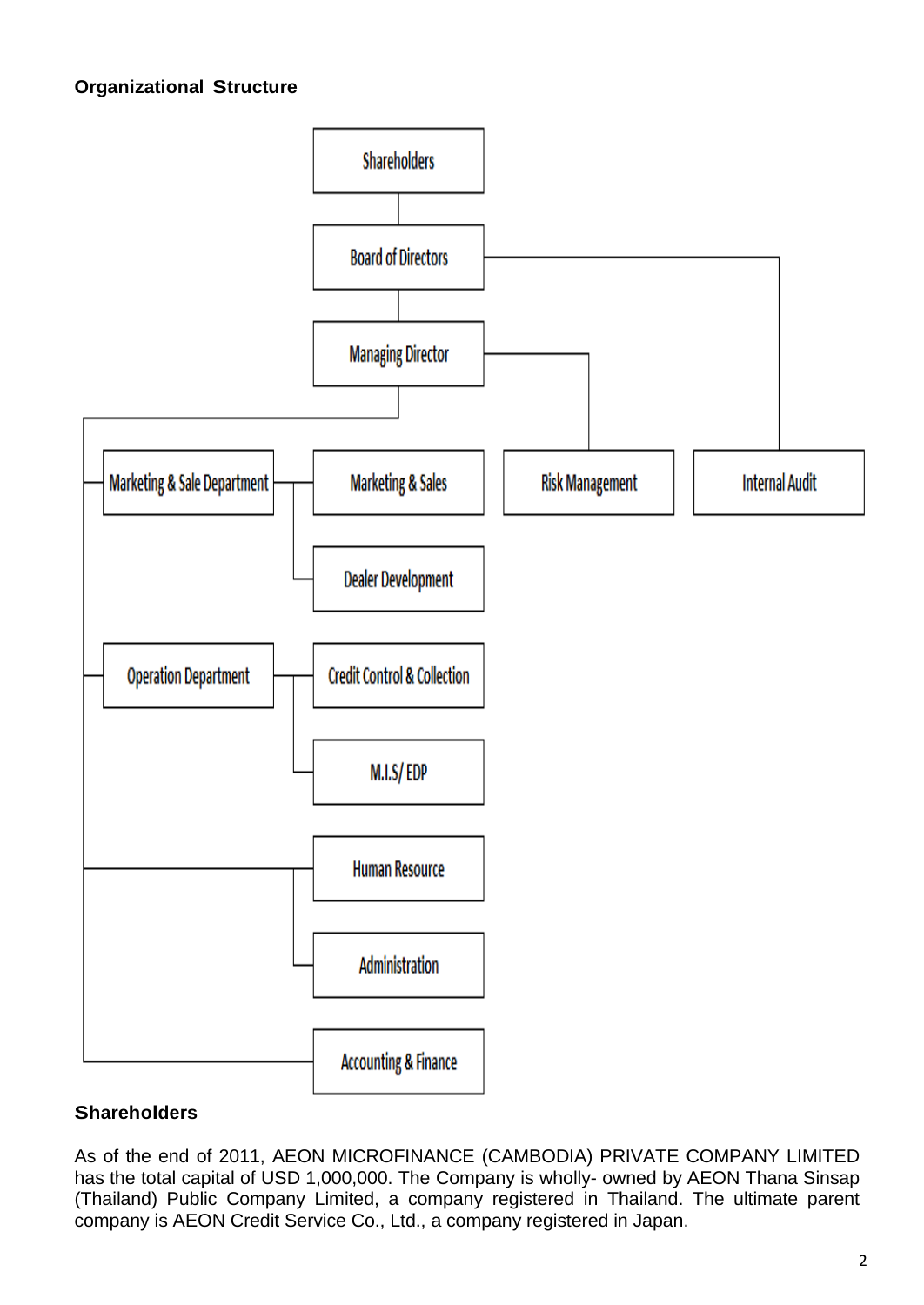#### **Board of Directors**



| Mr. Masao Mizuno                               |                                                                                                                        |
|------------------------------------------------|------------------------------------------------------------------------------------------------------------------------|
| <b>Position</b>                                | : Chairman of the Board Director                                                                                       |
| Age                                            | : 53                                                                                                                   |
| <b>Education Background</b>                    | : Bachelor in Law, Aichi Gakuin University, Japan<br>Directors Certificate, Thai Institute of<br>Directors Association |
| <b>Working Experience for the last 5 years</b> |                                                                                                                        |
| $1992 -$ Present                               | : Director, AEON Thana Sinsap (Thailand)<br><b>Public Company Limited</b>                                              |
| $2006 -$ Present                               | : Director, AEON (Thailand) Co., Ltd.                                                                                  |
| $2007 -$ Present                               | : Director, Serving (Thailand) Company Limited                                                                         |
| $2011 -$ Present                               | : Director, Senior Managing Executive Officer,<br><b>AEON Credit Service Co., Ltd</b>                                  |
| $2001 - 2011$                                  | : Director, ACS Capital Corporation Limited                                                                            |
| $2005 - 2011$                                  | : Director, ACS Insurance Broker (Thailand)<br><b>Company Limited</b>                                                  |
| $2006 - 2011$                                  | : Director, ACS Life Insurance Broker<br>(Thailand) Company Limited                                                    |
| $2007 - 2011$                                  | : Director, Thailand Foundation                                                                                        |



| <b>Mr.Daisuke Maeda</b>                        |                                                                                                                     |
|------------------------------------------------|---------------------------------------------------------------------------------------------------------------------|
| <b>Position</b>                                | : Vice-chairman of the Board of Director and<br><b>Managing Director</b>                                            |
| Age                                            | : 35                                                                                                                |
| <b>Education Background</b>                    | : Bachelor in of Mass Communication, Kansai<br>University, Japan                                                    |
| <b>Working Experience for the last 5 years</b> |                                                                                                                     |
| $2009 - 2011$                                  | : Chief Representative, ACS Corporation<br>Limited (Representative office in Cambodia)                              |
| $2008 - 2009$                                  | : Senior Vice President Head of Marketing &<br>Sales, AEON Thana Sinsap (Thailand)<br><b>Public Company Limited</b> |
| $2006 - 2008$                                  | : Assistant Vice President Marketing<br>Department, AEON Thana Sinsap<br>(Thailand) Public Company Limited          |
| $2005 - 2006$                                  | : Manager Credit Control Department AEON<br>Thana Sinsap (Thailand) Public Company                                  |

 $\overline{a}$ 



| Mr. Om Seng Bora                               |                                                                                      |
|------------------------------------------------|--------------------------------------------------------------------------------------|
| <b>Position</b>                                | : Independent Director                                                               |
| Age                                            | :34                                                                                  |
| <b>Education Background</b>                    | : Master Degree in Business Administration<br>from Preston University, United States |
| <b>Working Experience for the last 5 years</b> |                                                                                      |
| $2010 -$ Present                               | : President Cambodian Microfinance Institute                                         |
| $2004 - 2009$                                  | : CEO Vision Fund Cambodia - MFI                                                     |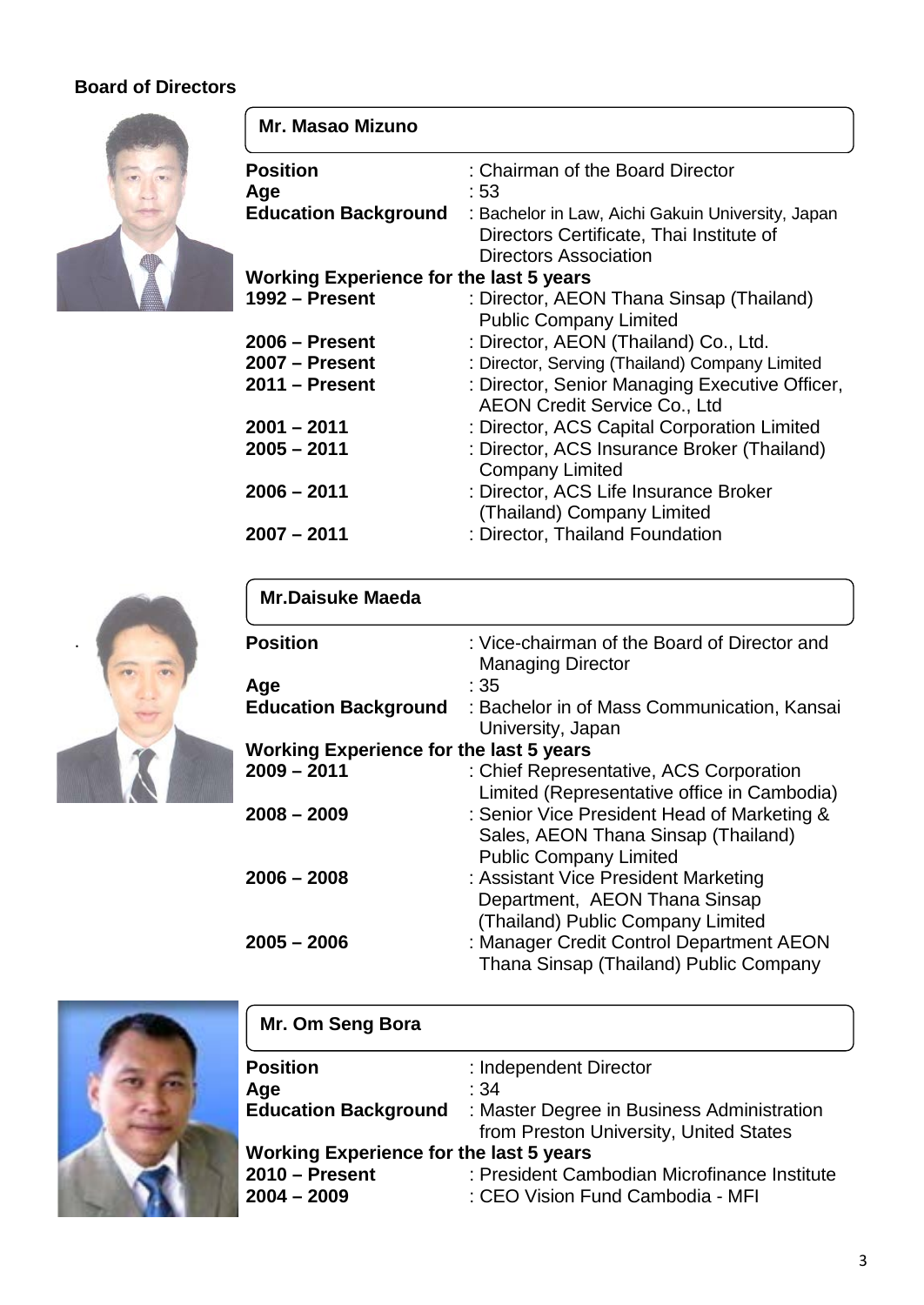#### **Report from Board of Directors**

The Board of Directors ("BoD") of AEON MICROFINANCE (CAMBODIA) PRIVATE COMPANY LIMITED ("the Company") is pleased to present its report and the Company's financial statements as at 31 December 2011 and for the period from 5 October to 31 December 2011 ("the period").

Principle Activity

The principal activities of the Company are as follows

- Microfinance operations such as lending and saving
- Lending service in the form of hire-purchase (installment) and Loan
- Borrowing of funds and mobilizing savings as appropriate subject to compliance with NBC's regulations; and
- Other business-related services subject to the approval by the NBC

#### RESULT OF OPERATIONS

Loss for the period after taxation was US\$100,426 or KHR405,621,000

#### RESERVES AND PROVISIONS

There were no material movements to or from reserves and provisions during the period other than those disclosed in the financial statements.

#### BAD AND DOUBTFUL LOANS

Before the financial statements of the Company were drawn up, the directors took reasonable steps to ascertain that action had been taken in relation to the writing off of bad loans and the making of provisions for bad and doubtful loans, and satisfied themselves that all known bad loans had been written off and that adequate provisions had been made for bad and doubtful loans.

At the date of this report, the directors are not aware of any circumstances which would render the amount written off for bad loans or the amount of the provision for bad and doubtful loans in the financial statements of the Company inadequate to any material extent.

#### CURRENT ASSETS

Before the financial statements of the Company were drawn up, the BoD took reasonable steps to ascertain that any current assets, other than loans, which were unlikely to be realized in the ordinary course of business at their value as shown in the accounting records of the Company, have been written down to an amount which they might be expected to realize. At the date of this report, the BoD is not aware of any circumstances which would render the values attributed to the current assets in the financial statements of the Company misleading or inappropriate in any material respect.

#### VALUATION METHODS

At the date of this report, the BoD is not aware of any circumstances that have arisen which would render adherence to the existing method of valuation of assets and liabilities in the financial statements of the Company misleading or inappropriate in any material respect. CONTINGENT AND OTHER LIABILITIES At the date of this report, there is:

No charge on the assets of the Company which has arisen since the end of the financial period which secures the liabilities of any other person; and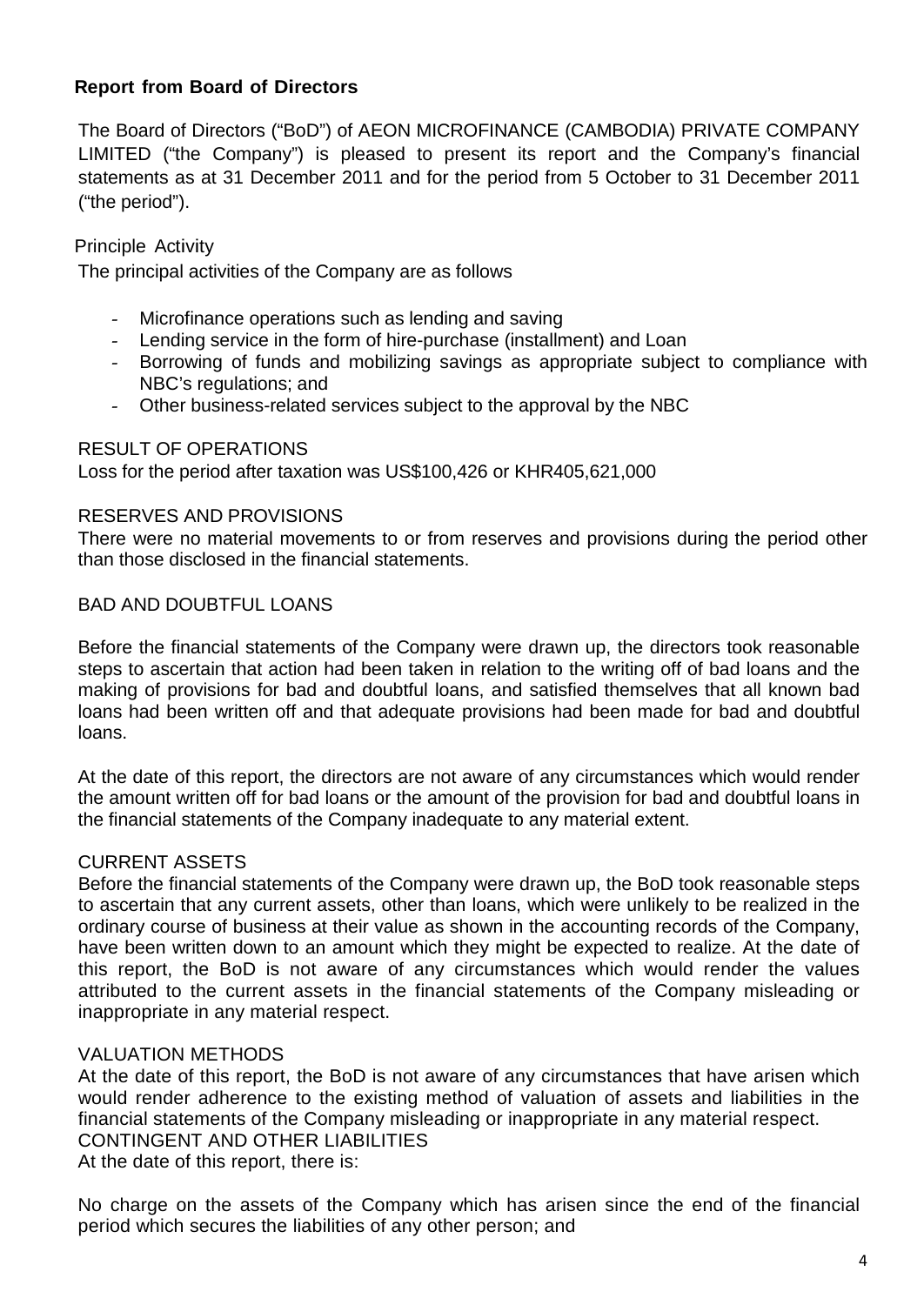No contingent liability in respect of the Company that has arisen since the end of the financial period other than in the ordinary course of micro-financing business.

No contingent or other liabilities of the Company have become enforceable, or is likely to become enforceable within the period of twelve months after the end of the financial period which, in the opinion of the BoD, will or may have a material effect on the ability of the Company to meet its obligations as and when they become due.

#### CHANGE OF CIRCUMSTANCES

At the date of this report, the BoD is not aware of any circumstances, not otherwise dealt with in this report or the financial statements of the Company, which would render any amount stated in the financial statements misleading.

#### ITEMS OF UNUSUAL NATURE

The results of the operations of the Company for the financial period were not, in the opinion of the BoD, substantially affected by any item, transaction or event of a material and unusual nature.

There has not arisen in the interval between the end of the financial period and the date of this report any item, transaction or event of a material and unusual nature likely, in the opinion of the BoD, to affect substantially the results of the operations of the Company for the current financial period in which this report is made.

#### EVENTS SINCE THE BALANCE SHEET DATE

No significant events occurred after the balance sheet date requiring disclosure or adjustment other than those already disclosed in the accompanying notes to the financial statements.

#### THE BOARD OF DIRECTORS ("BoD")

The members of the BoD during the period and at the date of this report are:

| Mr Masao Mizuno  | Chairman                            |
|------------------|-------------------------------------|
| Mr Daisuke Maeda | Vice-Chairman and Managing Director |
| Mr On Seng Bora  | Independent Director                |

#### AUDITORS

The auditors, Ernst & Young, expressed willingness to accept reappointment as auditors.

#### DIRECTORS' INTERESTS

No members held any interest in the equity of the Company. No arrangements existed to which the Company is a party with the object of enabling the members to obtain an interest in the Company or in any body corporate.

#### DIRECTORS' BENEFITS

During and at the end of the period, no arrangement existed, to which the Company was a party, whose object was to enable the directors of the Company to acquire benefits by means of the acquisition of shares in or debentures of the Company or any other body corporate.

No director of the Company has received or become entitled to receive any benefit (other than a benefit included in the aggregate amount of emoluments received or due and receivable by the directors as disclosed in the financial statements) by reason of a contract made by the Company or with a firm which the director is a member, or with a company which the director has a material financial interest other than those disclosed in the financial statements.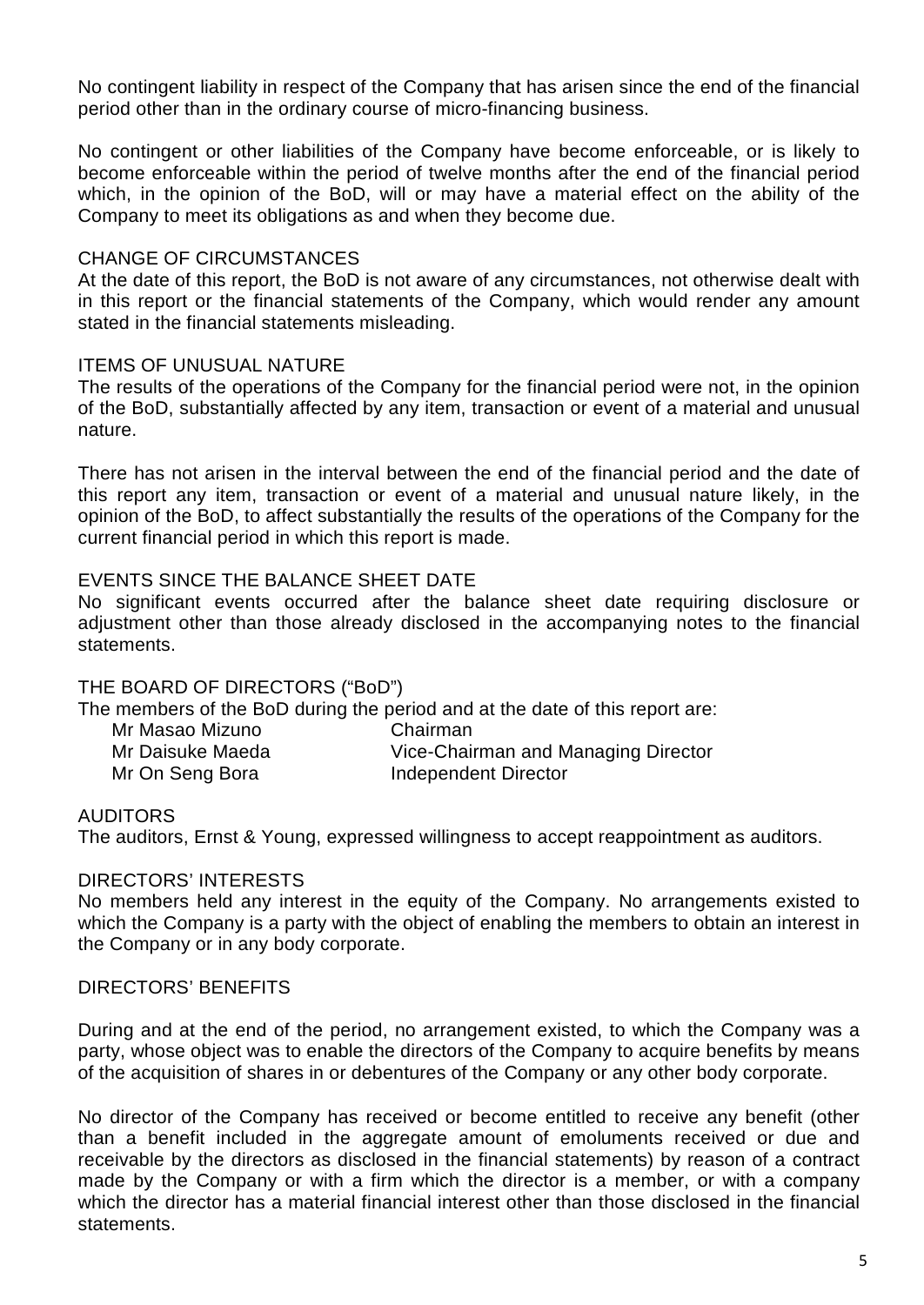#### **BOARD OF DIRECTORS' RESPONSIBILITY IN RESPECT OF THE FINANCIAL STATEMENTS**

The BoD is responsible for ensuring that the financial statements give a true and fair view of the financial position of the Company as at 31 December 2011, and its financial performance and cash flows for the period then ended. In preparing these financial statements, the Board of Directors is required to:

Adopt appropriate accounting policies which are supported by reasonable and prudent judgments and estimates and then apply them consistently;

Comply with Cambodian Accounting Standards, and relevant regulations and guidelines issued by the NBC or, if there has been any departure in the interests of fair presentation, ensure this has been appropriately disclosed, explained and quantified in the financial statements;

Maintain adequate accounting records and an effective system of internal controls;

Prepare the financial statements on a going concern basis unless it is inappropriate to assume that the Company will continue operations in the foreseeable future; and

Set overall policies for the Company, ratify all decisions and actions by the BoD that have a material effect on the operations and performance of the Company, and ensure they have been properly reflected in the financial statements.

The BoD is responsible for ensuring that proper accounting records are kept which disclose, with reasonable accuracy at any time, the financial position of the Company and to ensure that the accounting records comply with the registered accounting system. It is also responsible for safeguarding the assets of the Company and hence for taking reasonable steps for the prevention and detection of fraud and other irregularities.

The BoD confirms that the Company has complied with these requirements in preparing the financial statements.

#### **APPROVAL OF THE FINANCIAL STATEMENTS**

We hereby approve the accompanying financial statements which give a true and fair view of the financial position of the Company as at 31 December 2011, and its financial performance and cash flows for the period then ended, in accordance with Cambodian Accounting Standards and relevant regulations and guidelines issued by the NBC.

On behalf of the Board of Directors

Daisuke Maeda

Vice-Chairman and Managing Director

Phnom Penh, Kingdom of Cambodia 28 March 2012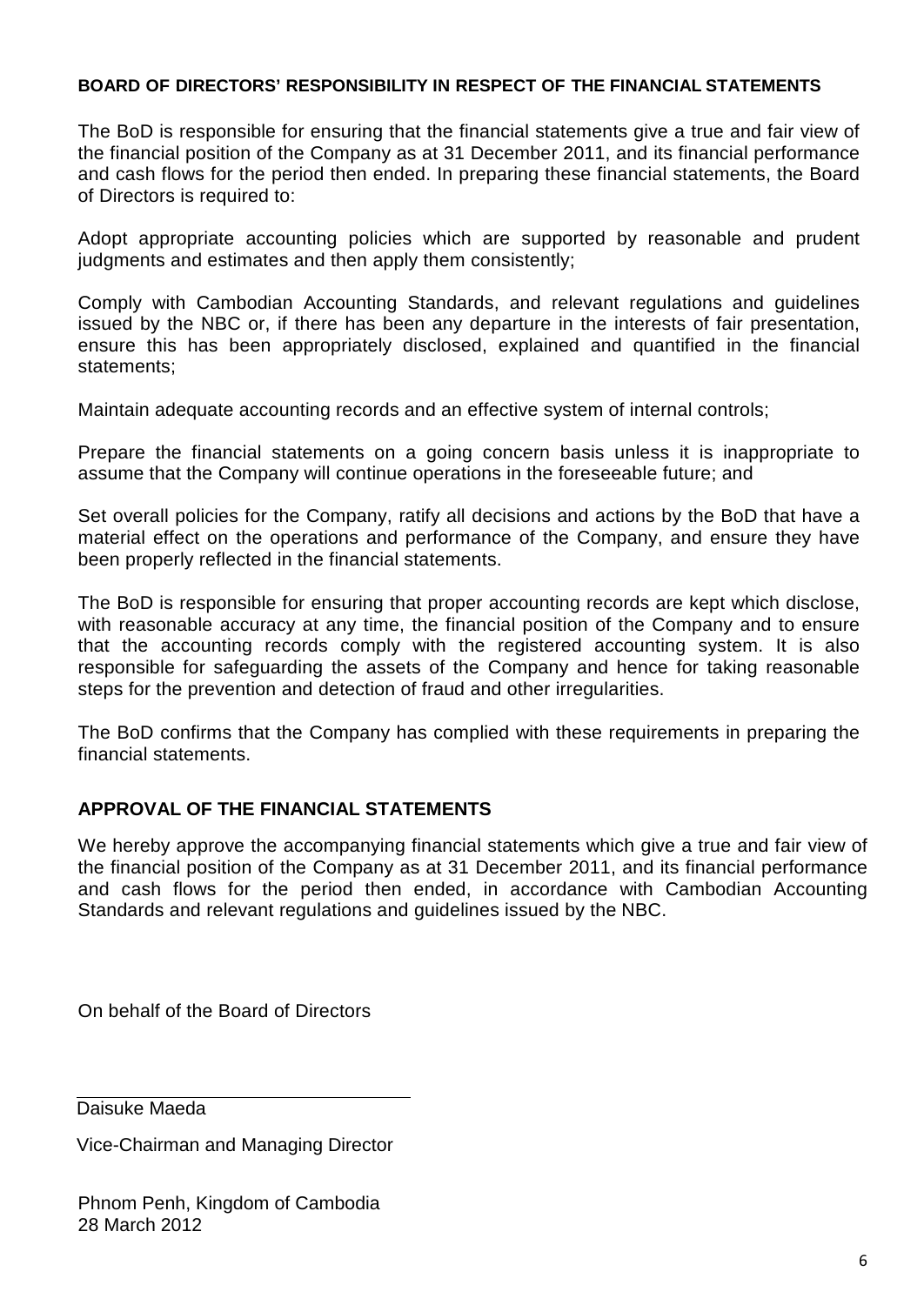#### **INDEPENDENT AUDITORS' REPORT**

#### To: The Board of Directors of AEON MICROFINANCE (CAMBODIA) PRIVATE COMPANY LIMITED

We have audited the accompanying financial statements of AEON MICROFINANCE (CAMBODIA) PRIVATE COMPANY LIMITED ("the Company"), which comprise the balance sheet as at 31 December 2011, and the income statement, statement of changes in equity and statement of cash flows for the period from 5 October to 31 December 2011 ("the period"), and a summary of significant accounting policies and other explanatory notes.

#### Management's responsibility for the financial statements

Management is responsible for the preparation and fair presentation of these financial statements in accordance with Cambodian Accounting Standards and relevant regulations and guidelines issued by the National Bank of Cambodia, and for such internal control as management determines is necessary to enable the preparation of financial statements that are free from material misstatement, whether due to fraud or error.

#### Auditors' responsibility

Our responsibility is to express an opinion on these financial statements. We conducted our audit in accordance with Cambodian International Standards on Auditing. Those standards require that we comply with ethical requirements and plan and perform the audit to obtain reasonable assurance whether the financial statements are free from material misstatement.

An audit involves performing procedures to obtain audit evidence about the amounts and disclosures in the financial statements. The procedures selected depend on the auditors' judgment, including the assessment of the risks of material misstatement of the financial statements, whether due to fraud or error. In making those risk assessments, the auditor considers internal control relevant to the Company's preparation of financial statements that give a true and fair view in order to design audit procedures that are appropriate in the circumstances, but not for the purpose of expressing an opinion on the effectiveness of the entity's internal control. An audit also includes evaluating the appropriateness of accounting policies used and the reasonableness of accounting estimates made by the Company's management, as well as evaluating the overall presentation of the financial statements.

We believe that the audit evidence we have obtained is sufficient and appropriate to provide a basis for our audit opinion.

#### Opinion

In our opinion, the financial statements give a true and fair view of the financial position of the Company as at 31 December 2011, and its financial performance and cash flows for the period then ended in accordance with Cambodian Accounting Standards and relevant regulations and guidelines issued by the National Bank of Cambodia.

incale

Maria Cristina M. Calimbas **Partner** 

Ernst & Young (Cambodia) Ltd. Certified Public Accountants Registered Auditors Phnom Penh, Kingdom of Cambodia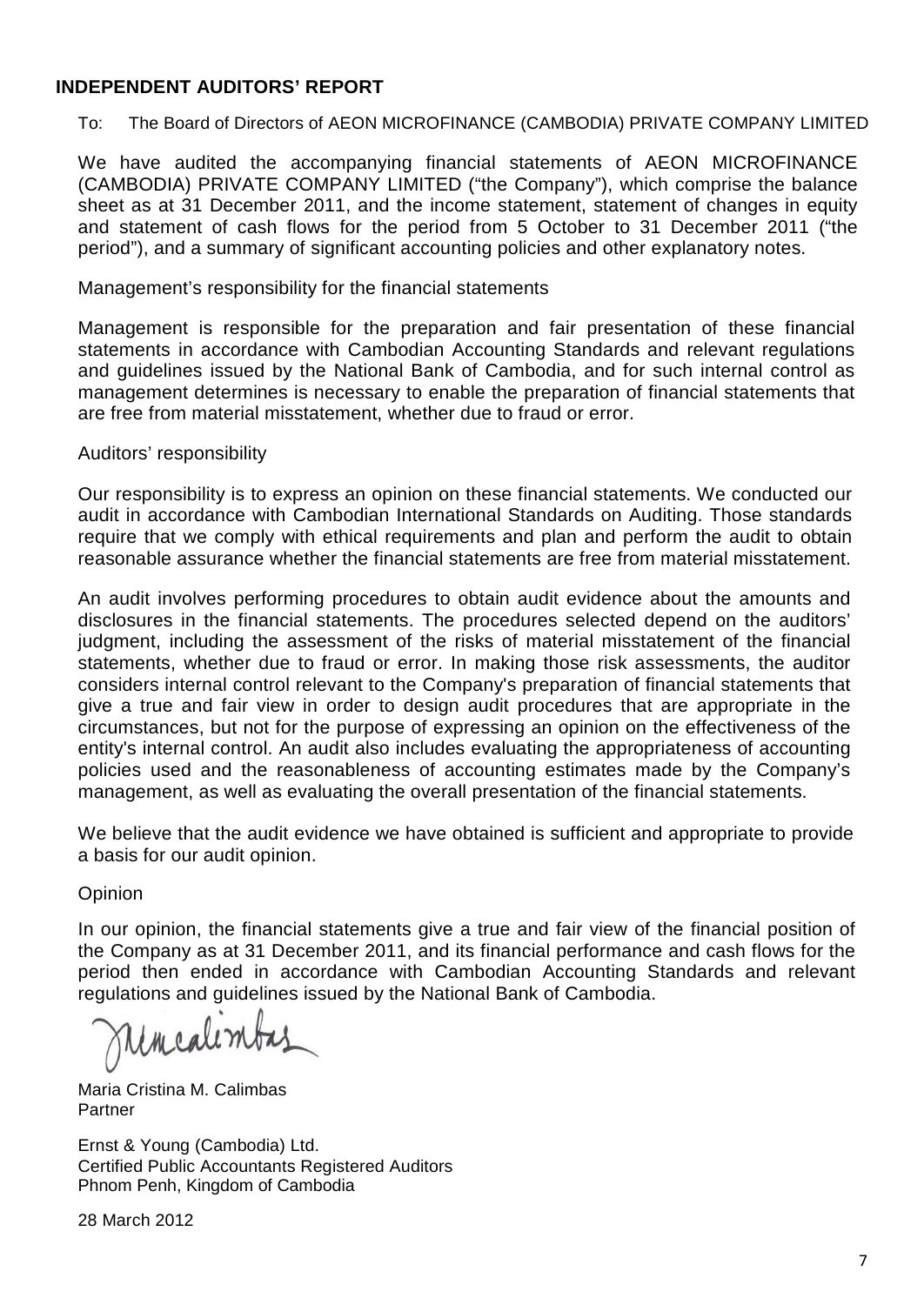BALANCE SHEET as at 31 December 2011

|                                             | <b>Notes</b>   | 2011       |                |
|---------------------------------------------|----------------|------------|----------------|
|                                             |                | US\$       | <b>KHR'000</b> |
|                                             |                |            | equivalent     |
|                                             |                |            | (Note 2.3.1)   |
| <b>ASSETS</b><br>Cash on hand               |                | 481        | 1,943          |
| <b>Balances with NBC</b>                    | 3              | 837,010    | 3,380,683      |
| Balances with other banks                   | 4              | 58,676     | 236,992        |
| Loans to customers                          | 5              | 33,004     | 133,303        |
| Other assets                                | 6              | 26,508     | 107,066        |
| Property and equipment                      | $\overline{7}$ | 77,972     | 314,929        |
| <b>TOTAL ASSETS</b>                         |                | 1,033,651  | 4,174,916      |
| <b>LIABILITIES AND SHAREHOLDERS' EQUITY</b> |                |            |                |
| <b>LIABILITIES</b>                          |                |            |                |
| Accounts payable                            | 8              | 83,861     | 338,714        |
| <b>Tax liabilities</b>                      |                | 4,355      | 17,590         |
| Due to related parties                      | 13             | 45,861     | 185,233        |
| <b>Total liabilities</b>                    |                | 134,077    | 541,537        |
| <b>SHAREHOLDERS' EQUITY</b>                 |                |            |                |
| Share capital                               | $9\,$          | 1,000,000  | 4,039,000      |
| Net loss for the period                     |                | (100, 426) | (405, 621)     |
| <b>Total shareholders' equity</b>           |                | 899,574    | 3,633,379      |
| TOTAL LIABILITIES AND SHAREHOLDERS' EQUITY  |                | 1,033,651  | 4,174,916      |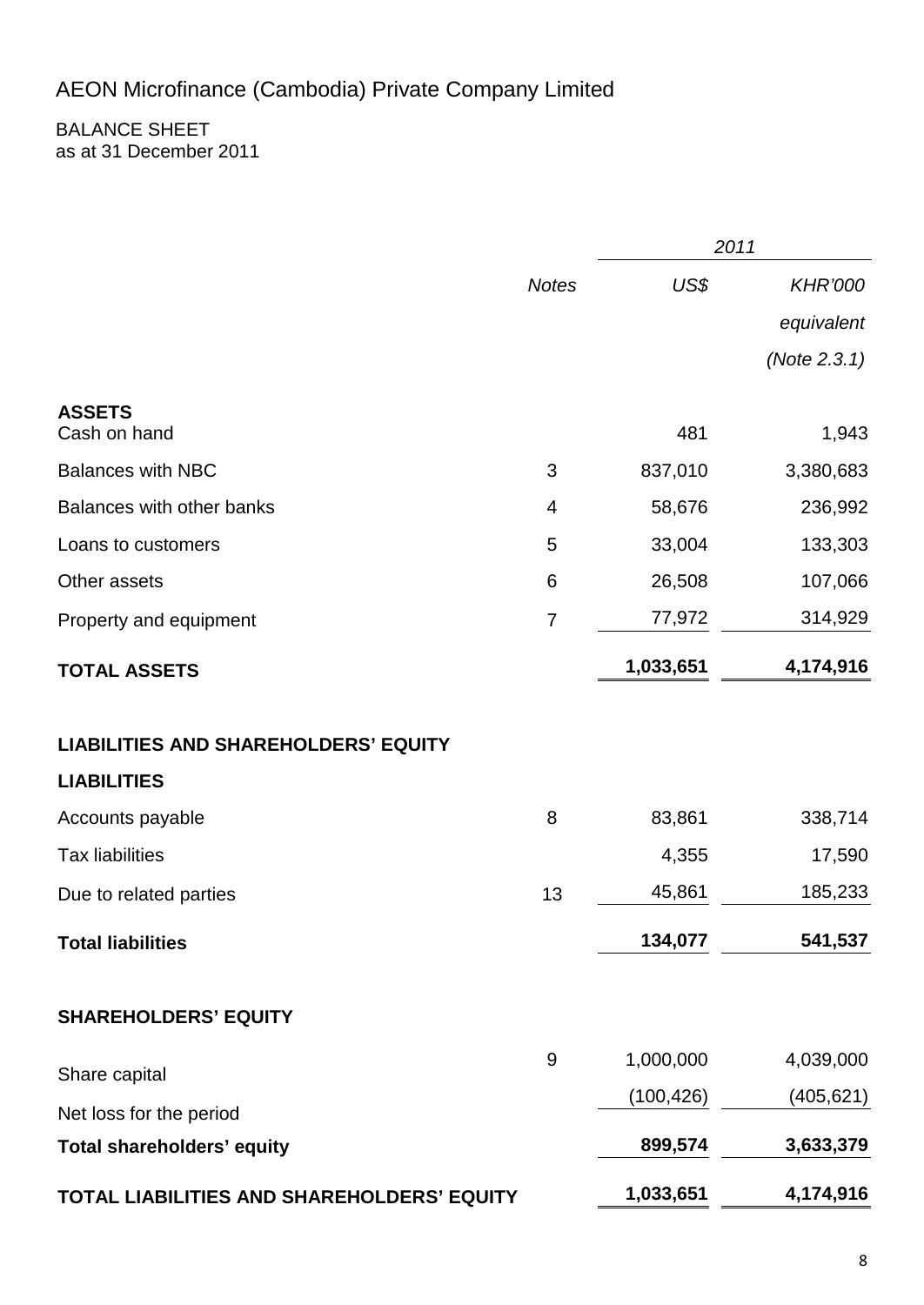#### INCOME STATEMENT for the period from 5 October to 31 December 2011

|                               |              | 2011       |                |
|-------------------------------|--------------|------------|----------------|
|                               | <b>Notes</b> | US\$       | <b>KHR'000</b> |
|                               |              |            | equivalent     |
|                               |              |            | (Note 2.3.1)   |
| <b>Operating income</b>       |              |            |                |
| Interest income               |              | 95         | 384            |
| Fees and commission income    |              | 63         | 254            |
| <b>Total operating income</b> |              | 158        | 638            |
| <b>Operating expenses</b>     | 10           | (100, 582) | (406, 251)     |
| Loss before tax               |              | (100, 424) | (405, 613)     |
| Income tax expense            | 11           | (2)        | (8)            |
| Net loss for the period       |              | (100, 426) | (405, 621)     |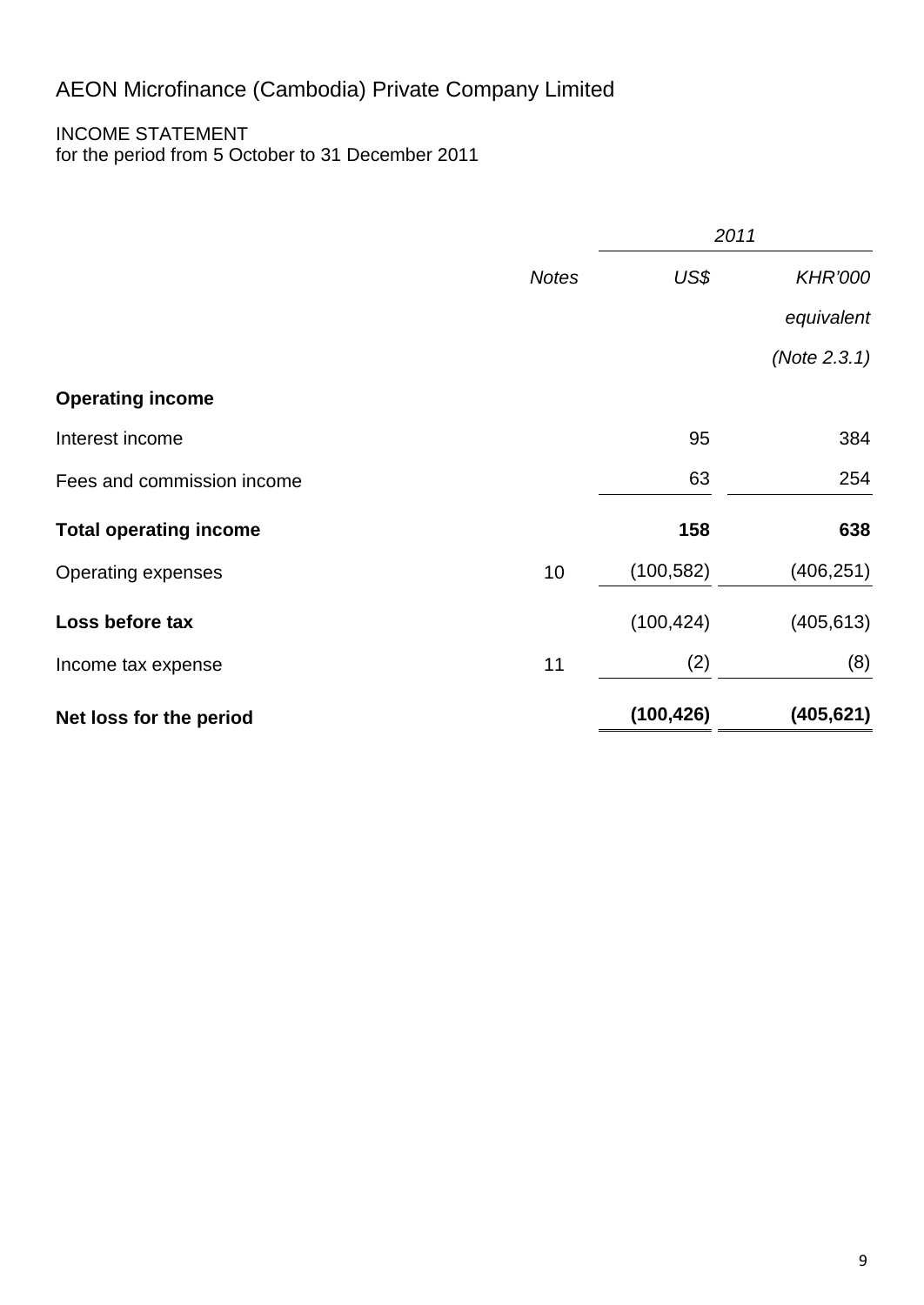#### STATEMENT OF CHANGES IN EQUITY for the period from 5 October to 31 December 2011

|                                        | <b>Note</b> | Share capital | Net loss                 | Total      |
|----------------------------------------|-------------|---------------|--------------------------|------------|
|                                        |             | US\$          | US\$                     | US\$       |
| Balance as at 5 October 2011           |             |               | $\overline{\phantom{a}}$ |            |
| Capital contribution                   | 10          | 1,000,000     |                          | 1,000,000  |
| Net loss for the period                |             |               | (100, 426)               | (100, 426) |
| <b>Balance as at 31 December 2011</b>  |             | 1,000,000     | (100, 426)               | 899,574    |
| <b>KHR'000 equivalent (Note 2.3.1)</b> |             | 4,039,000     | (405,621)                | 3,633,379  |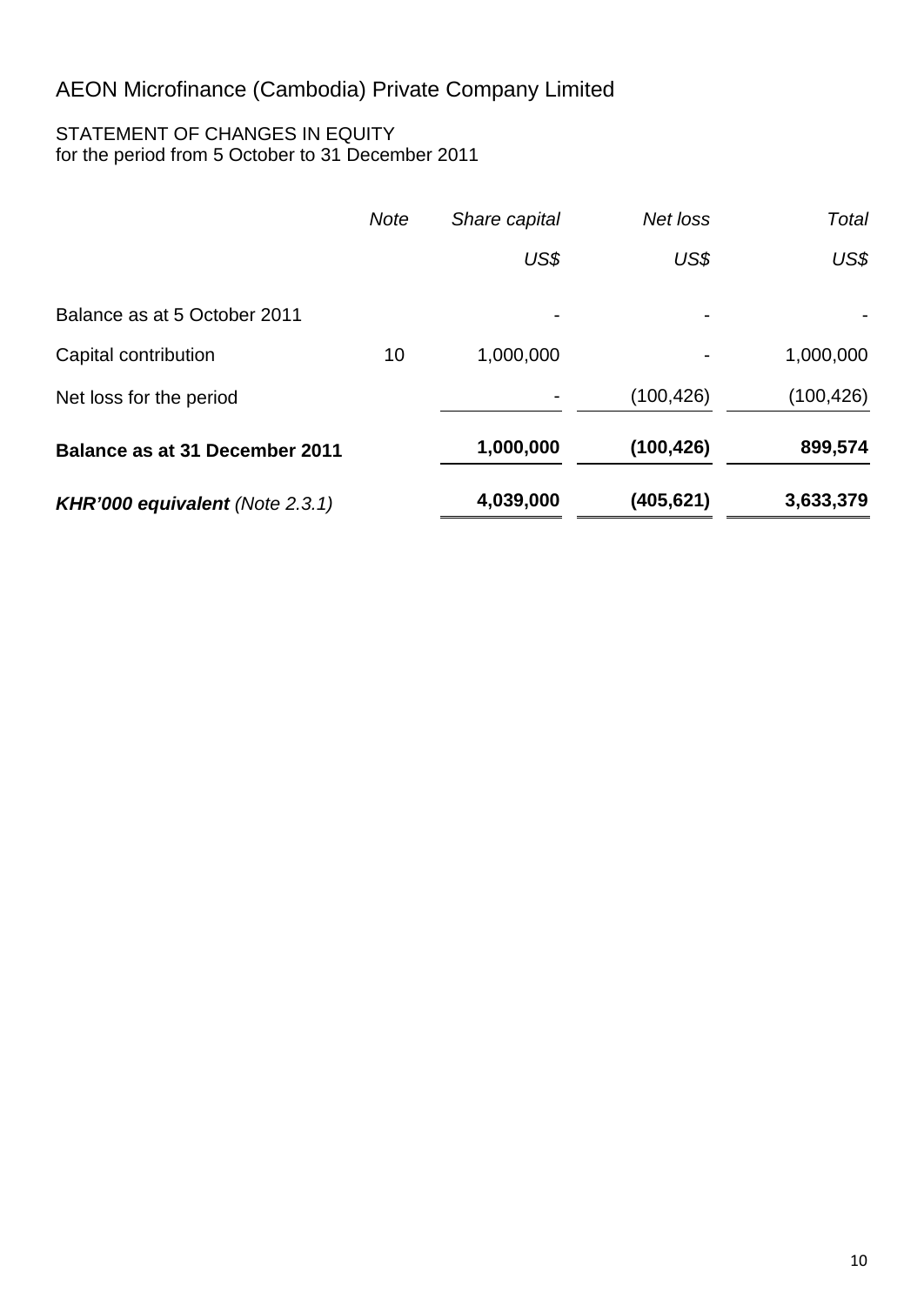#### STATEMENT OF CASH FLOWS for the period from 5 October to 31 December 2011

|                                                                                         |              | 2011       |                |
|-----------------------------------------------------------------------------------------|--------------|------------|----------------|
|                                                                                         | <b>Notes</b> | US\$       | <b>KHR'000</b> |
|                                                                                         |              |            | equivalent     |
|                                                                                         |              |            | (Note 2.3.1)   |
| <b>Operating activities</b>                                                             |              |            |                |
| Loss before income tax                                                                  |              | (100, 424) | (405, 613)     |
| Adjustment for depreciation                                                             |              | 3,951      | 15,958         |
| Cash used in operating activities before changes in<br>operating assets and liabilities |              | (96, 473)  | (389, 655)     |
| Increase in operating assets and liabilities:                                           |              |            |                |
| Balances with the NBC                                                                   |              | (50,000)   | (201, 950)     |
| Loans to customers                                                                      |              | (33,004)   | (133, 303)     |
| Other assets                                                                            |              | (26, 508)  | (107,066)      |
| Accounts payable                                                                        |              | 83,861     | 338,714        |
| <b>Tax liabilities</b>                                                                  |              | 4,353      | 17,582         |
| Due to related parties                                                                  |              | 45,861     | 185,233        |
| Net cash used in operating activities                                                   |              | (71, 910)  | (290, 445)     |
| <b>Investing activity</b>                                                               |              |            |                |
| Acquisition of property and equipment                                                   | 7            | (81, 923)  | (330, 887)     |
| <b>Financing activity</b>                                                               |              |            |                |
| Capital contribution                                                                    | 9            | 1,000,000  | 4,039,000      |
| Cash and cash equivalents at end of period                                              | 4            | 846,167    | 3,417,668      |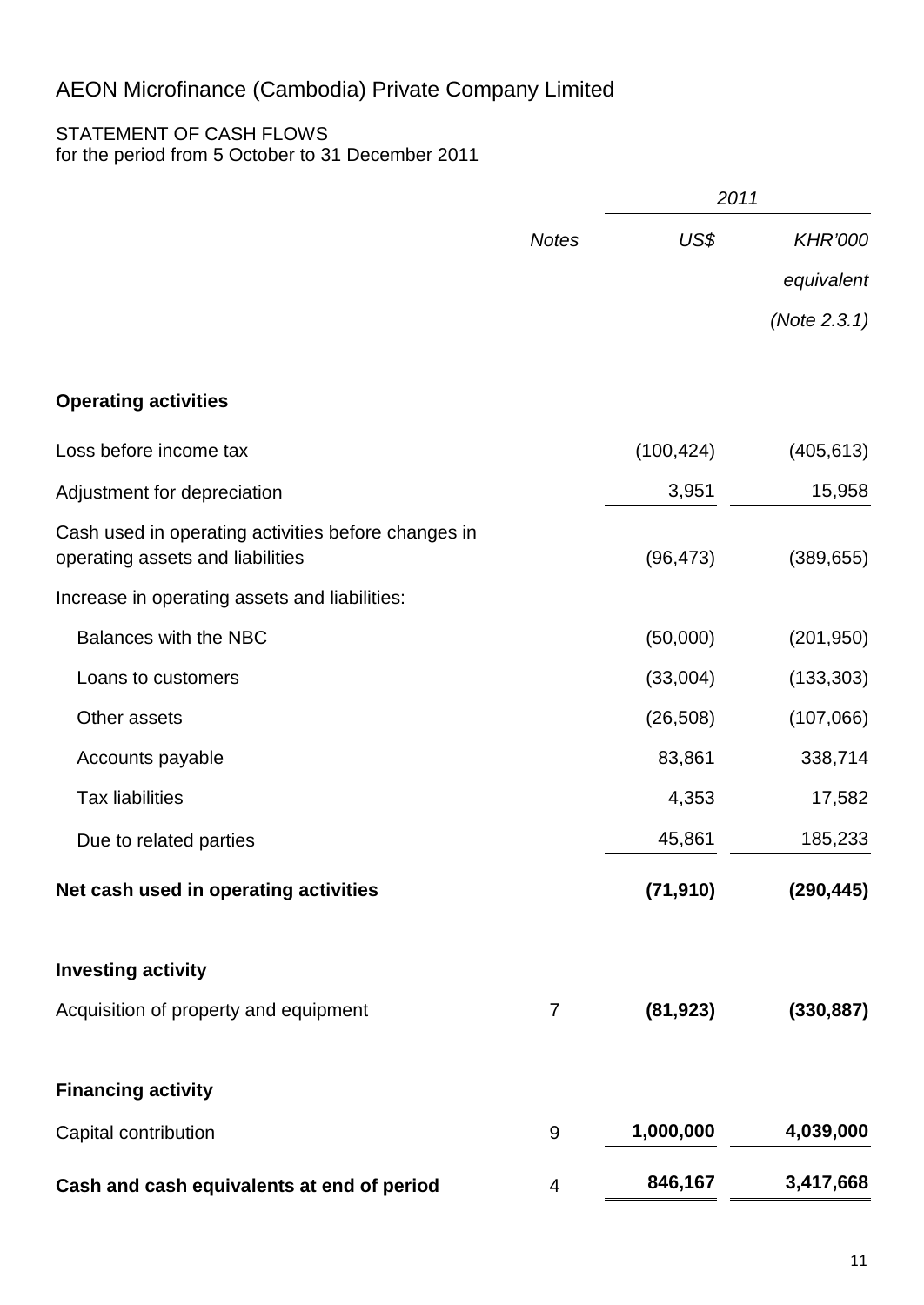### AEON Microfinance (Cambodia) Private Company Limited **NOTES TO THE FINANCIAL STATEMENTS**

as at 31 December 2011 and for the period from 5 October to 31 December 2011

#### **1. CORPORATE INFORMATION**

AEON Microfinance (Cambodia) Private Company Limited ("the Company") is a licensed micro-finance institution ("MFI") incorporated and registered in the Kingdom of Cambodia.

#### *Establishment and operations*

The Company was incorporated as a private limited liability company in Cambodia on 5 October 2011 under Registration No. Co.2380 E/2011 issued by the Ministry of Commerce. On 7 October 2011, the Company obtained its license as a micro-finance institution from the National Bank of Cambodia ("NBC") dated 21 November 2011. The Company is whollyowned by AEON Thana Sinsap (Thailand) Public Company Limited, a company registered in Thailand. The ultimate parent company is AEON Credit Service Co., Ltd., a company registered in Japan.

The principal activities of the Company are as follows:

- Microfinance operations such as lending and saving;
- Lending services in the form of hire-purchase (installment) and loan;
- Borrowing of funds and mobilizing savings as appropriate subject to compliance with NBC's regulations; and
- Other business-related services subject to approval by the NBC.

#### *Paid-up capital*

The actual paid-up capital of the Company as at 31 December 2011 is US\$1,000,000 or KHR 4,039,000,000.

#### *Board of Directors*

The members of the Board of Directors during the period and at the date of this report are:

| Mr Masao Mizuno  | Chairman                            |
|------------------|-------------------------------------|
| Mr Daisuke Maeda | Vice-Chairman and Managing Director |
| Mr On Seng Bora  | <b>Independent Director</b>         |

#### *Location*

The head office of the Company is located at No.320, Monivong Boulevard, Sangkat Chaktumok, Khan Daun Penh, Phnom Penh, Kingdom of Cambodia.

#### *Employees*

As at 31 December 2011, the Company has a total of 26 employees.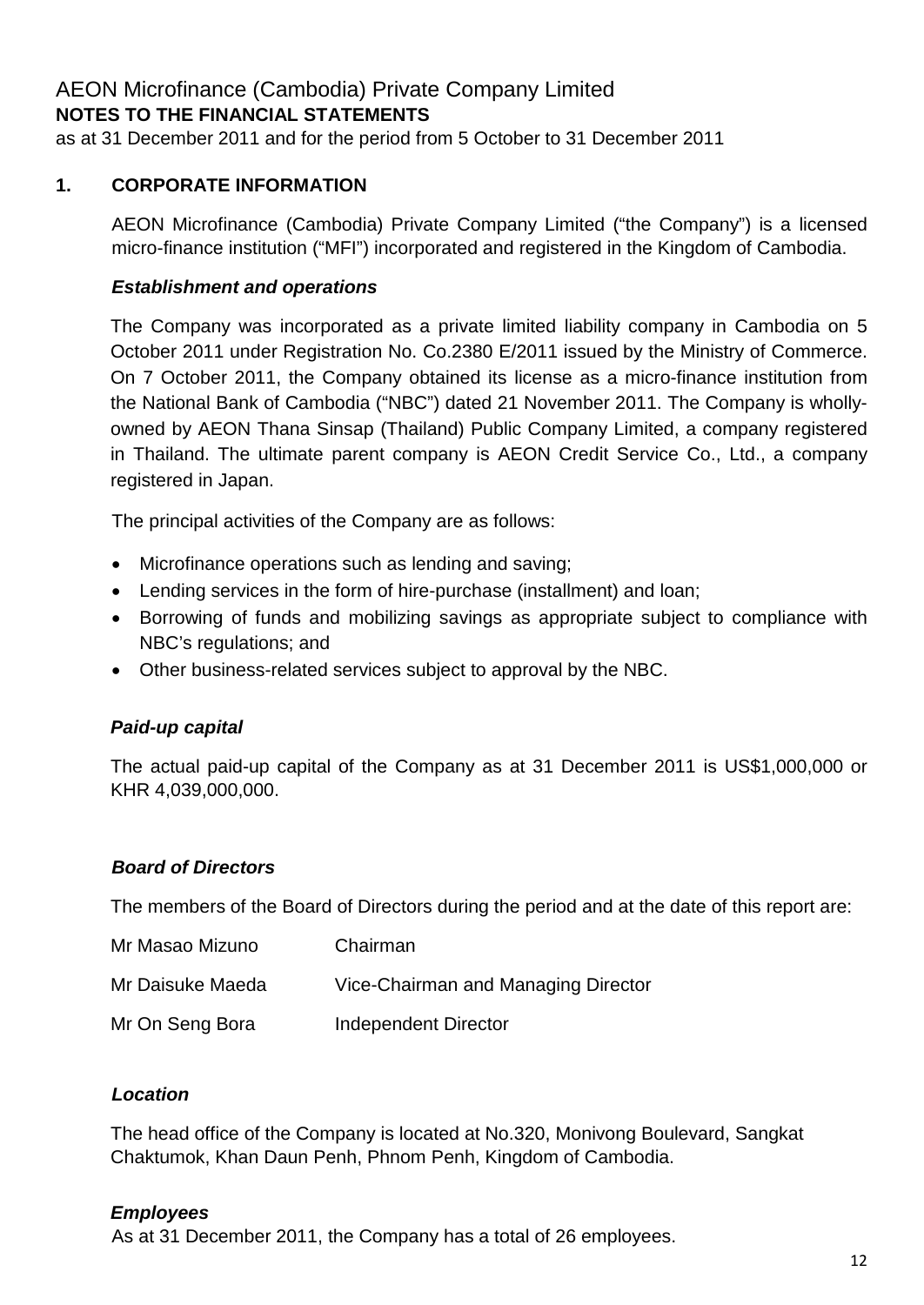#### **2. SIGNIFICANT ACCOUNTING POLICIES**

#### *2.1 Basis of preparation*

The financial statements of the Company have been prepared on the historical cost basis. The national currency of Cambodia is the Khmer Riel ("KHR"). However, as the Company transacts and maintains its accounting records primarily in United States dollar ("US\$"), management has determined the US\$ to be the Company's functional and presentation currency as it reflects the economic substance of the underlying events and circumstances of the Company.

Transactions in currencies other than US\$ are translated into US\$ at the exchange rate ruling at the date of the transaction. Monetary assets and liabilities denominated in currencies other than US\$ at the balance sheet date are translated into US\$ at the rates of exchange ruling at that date. Exchange differences arising on translation are recognized in the income statement.

#### *Fiscal year*

The financial statements were presented based on the initial fiscal year that covered the period from 5 October to 31 December 2011. The Company's fiscal year starts on 1 January and ends on 31 December.

#### *2.1.1 Presentation of financial statements*

The financial statements of the Company have been prepared in accordance with Cambodian Accounting Standards and relevant regulations and guidelines of the NBC.

The accompanying financial statements, including their utilization, are not designed for those who are not informed about the Kingdom of Cambodia's accounting principles, procedures and practices and furthermore are not intended to present the financial position and results of operations and cash flows in accordance with accounting principles and practices generally accepted in countries other than the Kingdom of Cambodia.

The accounting policies set out below have been consistently applied by the Company during the period.

#### *2.2 Significant accounting judgments and estimates*

In applying the Company's accounting policies, management has used its judgment and made estimates in determining the amounts recognized in the financial statements, as follows:

#### *2.2.1 Impairment losses on loans to customers*

When preparing the financial statements, the quality of loans to customers is reviewed and assessed to determine their classification and level of impairment losses, as more fully disclosed in Note 2.3.7.1.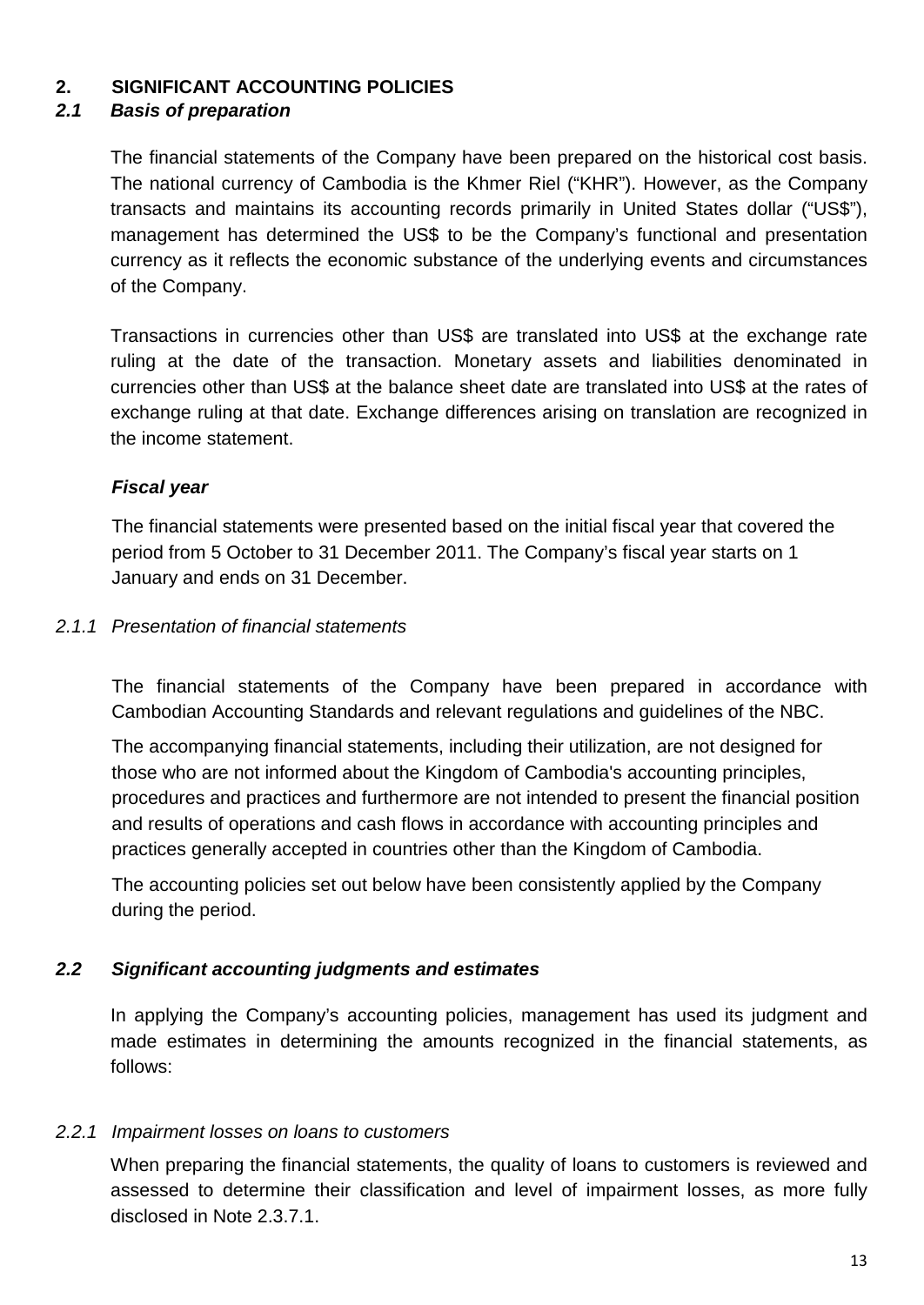#### *2.3 Summary of significant accounting policies*

#### *2.3.1 Foreign currency translation*

The Company's functional and presentation currency is US\$.

The translation of US\$ into KHR is solely for management's use only and is based on the closing exchange rate of KHR 4,039: US\$ 1 ruling at the reporting date, as announced by the NBC. Such translation should not be construed as a representation that the KHR amounts represent, or have been or could be, converted into KHR at that or any other rate.

#### *2.3.2 Impairment of financial assets*

The Company assesses at each balance sheet date whether there is any objective evidence that a financial asset or a group of financial assets is impaired. A financial asset or a group of financial assets) is deemed to be impaired if, and only if, there is objective evidence of impairment as a result of one or more events that has occurred after the initial recognition of the asset (an incurred "loss event") and that loss event (or events) has an impact on the estimated future cash flows of the financial assets or the group of financial assets that can be reliably estimated.

Evidence of impairment for loans to customers may include indications that a borrower or group of borrowers is experiencing significant financial difficulty, default or delinquency in interest or principal payments, the probability that they will enter bankruptcy or other financial reorganization and where observable data indicate that there is a measurable decrease in the estimated future cash flows, such as changes in arrears or economic conditions that correlate with defaults. There is however mandatory credit classification and minimum provisioning that the Company has to follow to meet the requirement of the NBC, as disclosed in Note 2.3.7.1.

#### *2.3.3 Offsetting financial instruments*

Financial assets and financial liabilities are offset and the net amount reported in the balance sheet if, and only if, there is a currently enforceable legal right to offset the recognized amounts and there is an intention to settle on a net basis, or to realize the asset and settle the liability simultaneously. This is not generally the case with master netting agreements, and the related assets and liabilities are presented gross in the balance sheet.

#### *2.3.4 Operating leases*

Payments made under operating leases are recognized in the income statement on a straight-line basis over the term of the lease.

#### *2.3.5 Cash and cash equivalents*

For cash flow statement purposes, cash and cash equivalents consist of cash and bank balances, demand deposits and short- term highly liquid investments with maturities of three months or less when purchased, and that are readily convertible to known amounts of cash and subject to an insignificant risk of changes in value.

#### *2.3.6 Balances and placement with banks*

Balances and placement with banks are carried at cost.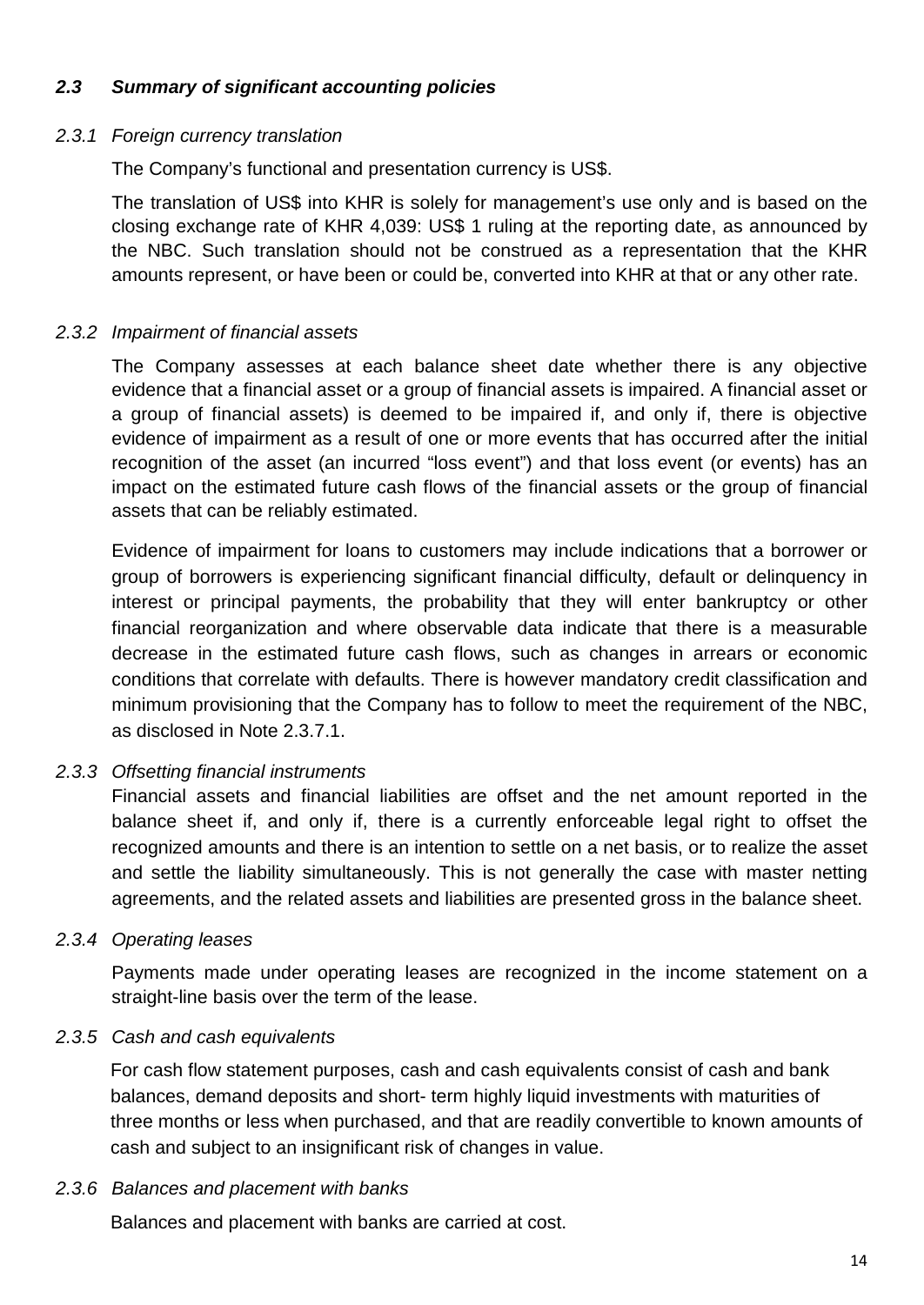#### *2.3.7 Loans to customers*

Loans to customers are stated in the balance sheet at the amount of principal less any amounts written off and allowance for losses on loans.

Loans are written off when there is no realistic prospect of recovery. Recoveries of loans to customers previously written off, or provided for, decrease the amount of the provision for losses on loans to customers in the income statement.

Loans classified as substandard, doubtful or loss are considered non-performing.

#### *2.3.7.1 Loans classifications and allowance for losses on loans to customers*

The Company follows the mandatory credit classification and provisioning as required by Prakas No. B7-02-186 dated 13 September 2002. The Prakas requires licensed MFIs to classify their loan portfolio into four classes based on number of days past due of principal and/or interest repayment. The mandatory level of specific provisioning is provided depending on the loan classification, regardless of the assets (except cash) pledged as collateral, as follows:

| Classification             | Number of days past due Rate of provision |       |
|----------------------------|-------------------------------------------|-------|
| Loans (less than one year) |                                           |       |
| Standard<br>$\bullet$      | Nil                                       | $0\%$ |
| Substandard<br>$\bullet$   | More than 30 days                         | 10%   |
| Doubtful<br>$\bullet$      | More than 60 days                         | 30%   |
| Loss<br>٠                  | More than 90 days                         | 100%  |
| Loans (more than one year) |                                           |       |
| Standard<br>$\bullet$      | Nil                                       | $0\%$ |
| Substandard<br>$\bullet$   | More than 30 days                         | 10%   |
| Doubtful<br>$\bullet$      | More than 180 days                        | 30%   |

**Loss Example 2018** More than 360 days **100%** 

The specific provision is calculated as a percentage of the loan outstanding at the time the loan is classified, excluding accrued interest, and is charged as an expense. Interest on non-performing loans is not accrued.

Loans are written off to the income statement when the loans remain unpaid after 180 days for loans with maturities of one year or less and after 360 days for loans with maturity of more than one year. Loans written off are removed from the outstanding loan portfolio and from the provision for bad and doubtful loans.

#### *Overdue loans*

In accordance with NBC Prakas B7-00-51K dated 17 February 2000, overdue loans are defined as the total outstanding principal where principal or interest are past due unless the payment terms on interest or principal have been adjusted. In general, loans are not allowed to be restructured. However, on certain rare cases, loans are allowed to be restructured once per cycle. The maximum additional extension of the term is up to 5 months and 50% of the original amount only.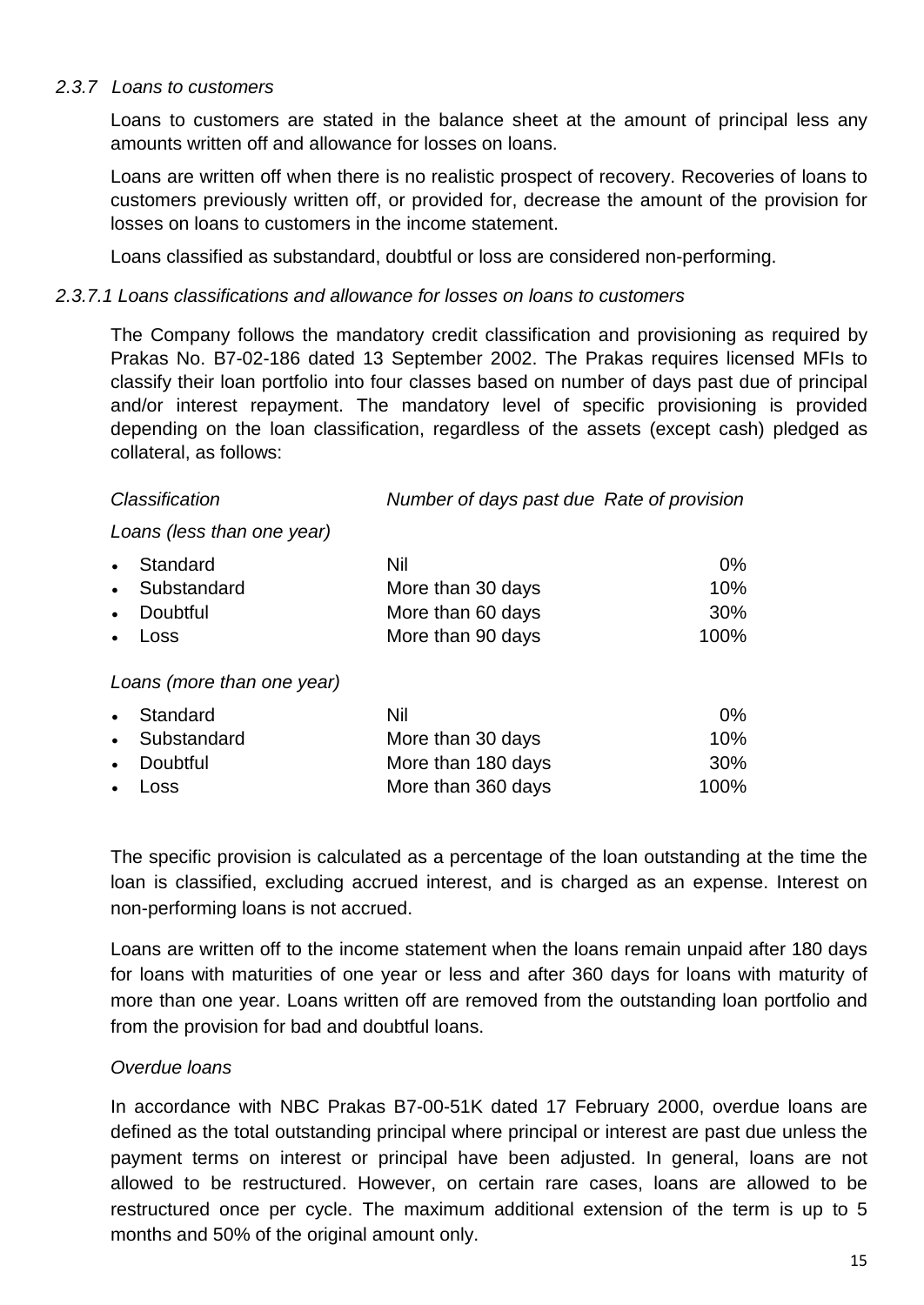The provision will be calculated as percentage of the loan amount outstanding at the time the loan is classified, excluding accrued interest. The provision shall be recorded in the Company's accounts and charged to the income statement for the month during which the corresponding loan has been classified below standard. The analysis of overdue loans is set out in Note 5.

#### *2.3.8 Property and equipment*

Property and equipment are stated at cost excluding day-to-day servicing less accumulated depreciation/amortization and provision for impairment in value (if any). Changes in the expected useful life are accounted for by changing the depreciation period or method, as appropriate and treated as a change in accounting estimate.

#### *Depreciation and amortization*

Depreciation and amortization of property and equipment are calculated on a straight-line basis, using the following rates:

| Leasehold improvements        | $3 - 10$ years |
|-------------------------------|----------------|
| IT equipment and computers    | $3 - 5$ years  |
| Office equipment              | $2 - 3$ years  |
| Office furniture and fixtures | 5 years        |

An item of property and equipment is derecognized upon disposal or when no future benefits are expected from its use. Any gain or loss on de-recognition of the asset (calculated as the difference between the net disposal proceeds and the carrying amount of the asset) is recognized in the income statement in the period the asset is derecognized.

#### *2.3.9 Deposits and placements with banks*

Deposits and placements with banks are carried at cost.

#### *2.3.10 Other receivables*

Other receivables included in other assets are carried at anticipated realizable values. An estimate is made for doubtful debts based on a review of all outstanding amounts as at the balance sheet date.

#### *2.3.11 Statutory deposits*

Statutory deposits for banking-related activities are maintained with the NBC in compliance with the Cambodian Law on Banking and Financial Institutions and are determined at defined percentages of minimum share capital and customers' deposits as required by the NBC.

#### *2.3.12 Recognition of income or expense*

Revenue is recognized to the extent that it is probable that the economic benefits will flow to the Company and the revenue can be reliably measured. The following specific recognition criteria must also be met before revenue is recognized: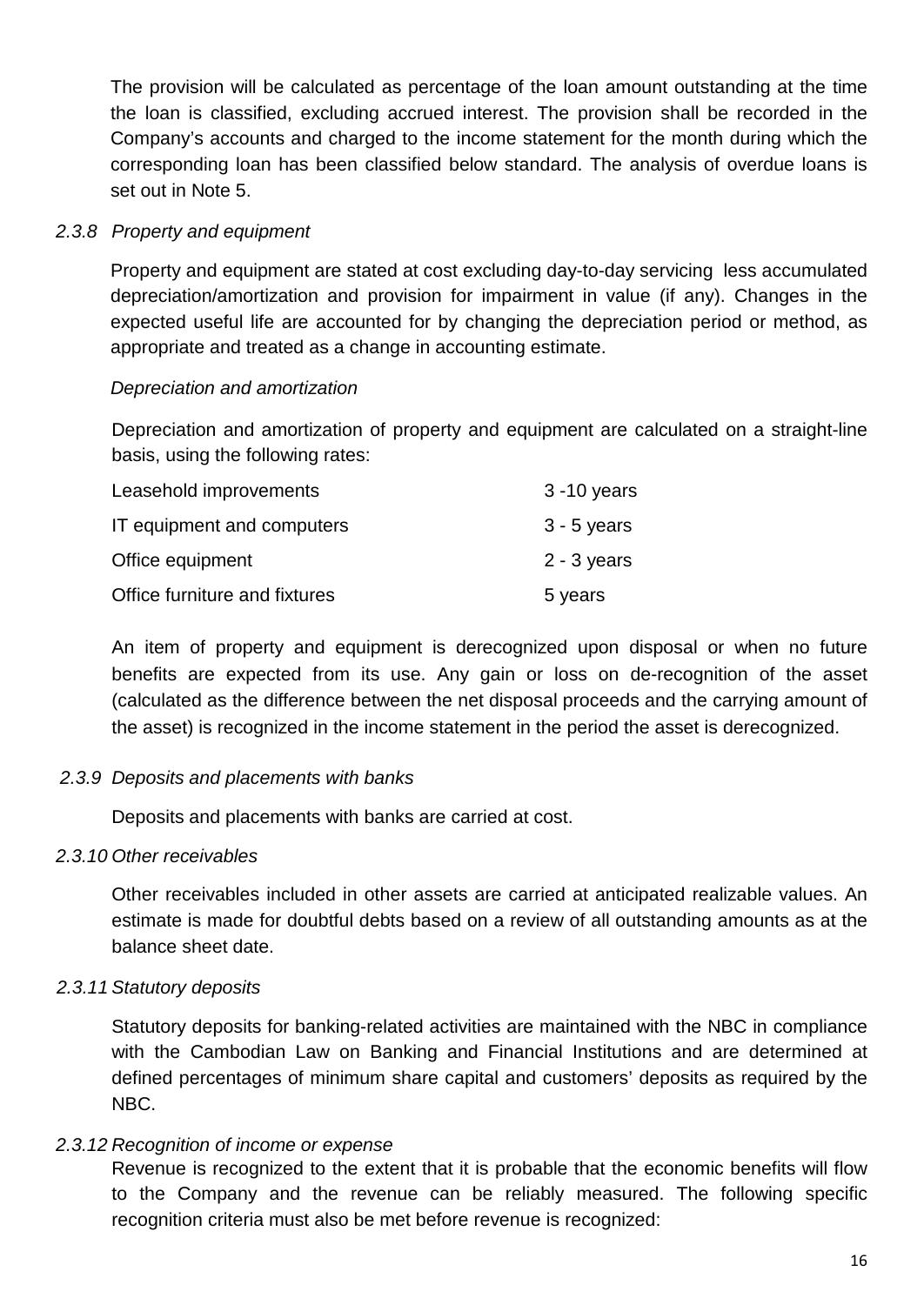#### *(i) Interest income or expense*

Interest income from loans to customers, and balances with NBC and other banks are recognized on an accrual basis, except for loans to customers that have been classified as substandard, doubtful or loss. Interest accruing to these loans shall instead be credited to an interest in suspense account.

Expense is recognized on an accrual basis.

*(ii) Fee and commission income*

The Company earns fee and commission income from a diverse range of services it provides to its customers, mainly from loan and deposits processing.

Fee and commission income is recognized on a cash basis.

#### *2.3.13 Related parties*

Parties are considered to be related if the Company has the ability, directly or indirectly, to control the other party or exercise significant influence over the other party in making financial and operating decisions, or vice-versa, or where the Group and the party are subject to common control or significant influence. Related parties may be individuals or corporate entities and include close family members of any individual considered to be a related party.

Related parties, as defined in Article 49 and 50 of the Cambodian Law on Banking and Financial Institutions, include the following:

- (a) any person holding directly or indirectly at least ten percent (10%) of the capital or voting rights;
- (b) any company of which the Group directly or indirectly holds at least 10% of the capital or voting rights;
- (c) any individual who participates in the administration, direction, management or internal control; and
- (d) the external auditors.

#### *2.3.14 Corporate income tax*

#### *Current tax*

Current tax assets and liabilities for the current and prior periods are measured at the amounts expected to be recovered from or paid to the taxation authorities. The tax rates and tax laws used to compute the amount are those that are enacted at the balance sheet date.

#### *Deferred tax*

Deferred tax is provided using the balance sheet liability method on temporary differences at the balance sheet date between the tax base of assets and liabilities and their carrying amount for financial reporting purposes.

Deferred tax liabilities are recognized for all taxable temporary differences, except where the deferred tax liability arises from the initial recognition of an asset or liability in a transaction which at the time of the transaction affects neither the accounting profit nor taxable profit or loss.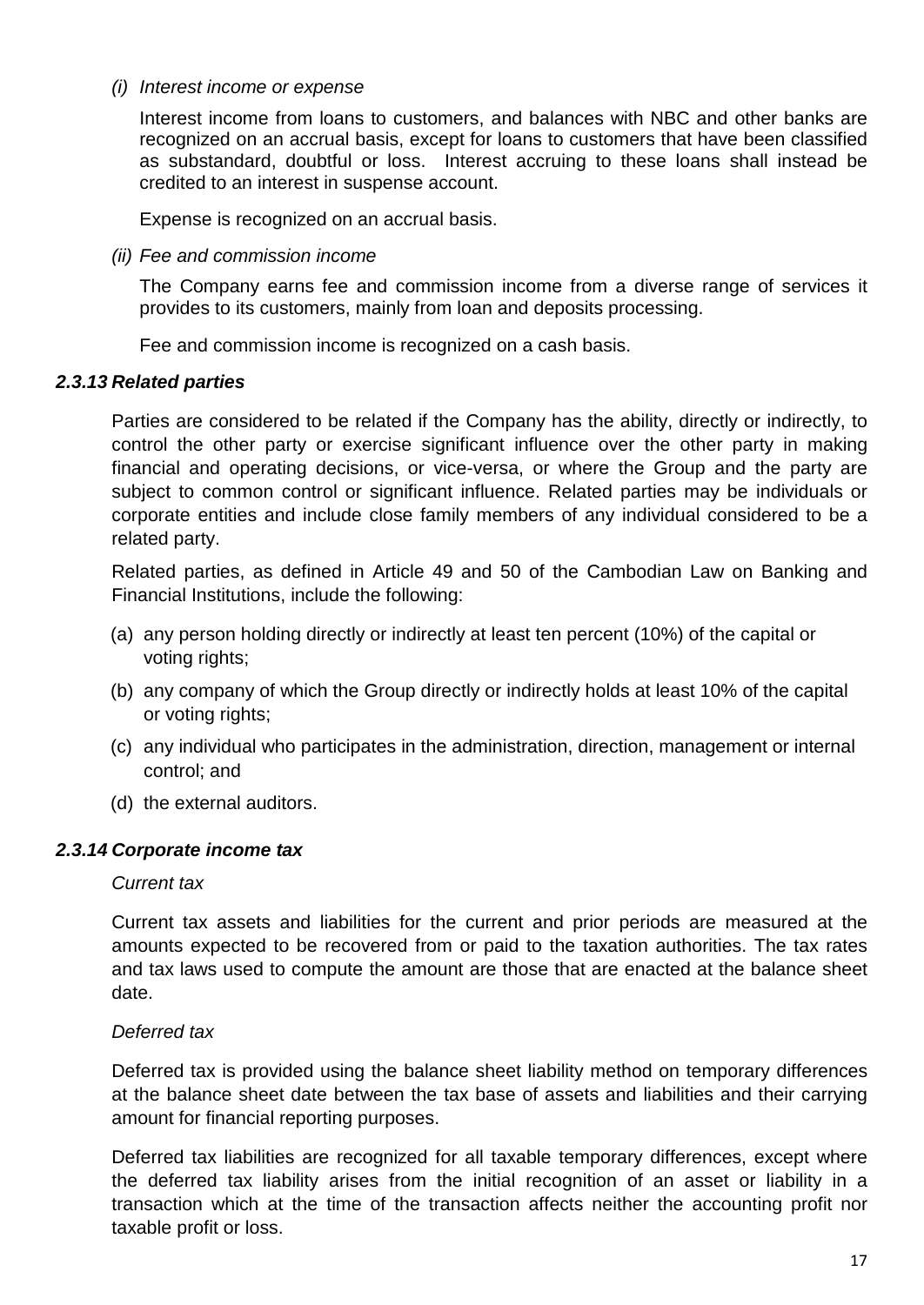Deferred tax assets are recognized for all deductible temporary differences to the extent that it is probable that future taxable profits will be available against which these differences can be utilized, except where the deferred tax arises from the initial recognition of an asset or liability in a transaction which at the time of the transaction affects neither the accounting profit nor taxable profit or loss.

The carrying amount of deferred tax assets is reviewed at each balance sheet date and reduced to the extent that it is no longer probable that sufficient taxable profits will be available to allow all or part of the assets to be recovered. Unrecognized deferred income tax assets are re-assessed at each balance sheet date and are recognized to the extent that it has become probable that future taxable profit will allow the deferred tax assets to be recovered.

#### *2.3.15 Provisions*

Provisions are recognized when the Company has a present obligation (legal or constructive) as a result of a past event, and it is probable that an outflow of resources embodying economic benefits will be required to settle the obligation and a reliable estimate can be made on the amount of the obligation.

#### **3. BALANCES WITH NBC**

|                   | 2011    |                              |
|-------------------|---------|------------------------------|
|                   | US\$    | <b>KHR'000</b><br>equivalent |
|                   |         | (Note $2.3.1$ )              |
| Current account   | 787,010 | 3,178,733                    |
| Capital guarantee | 50,000  | 201,950                      |
|                   | 837,010 | 3,380,683                    |

Under Prakas No B7-00-06 on the Licensing of MFIs dated 11 January 2000, the Company is required to maintain a capital guarantee deposit equivalent to 5% of registered capital with the NBC. This deposit is not available for use in the Company's day-to-day operations but is refundable when the Company voluntarily ceases to operate the business in Cambodia.

The capital guarantee deposit earns interest at 3% per annum whereas the current account does not earn interest.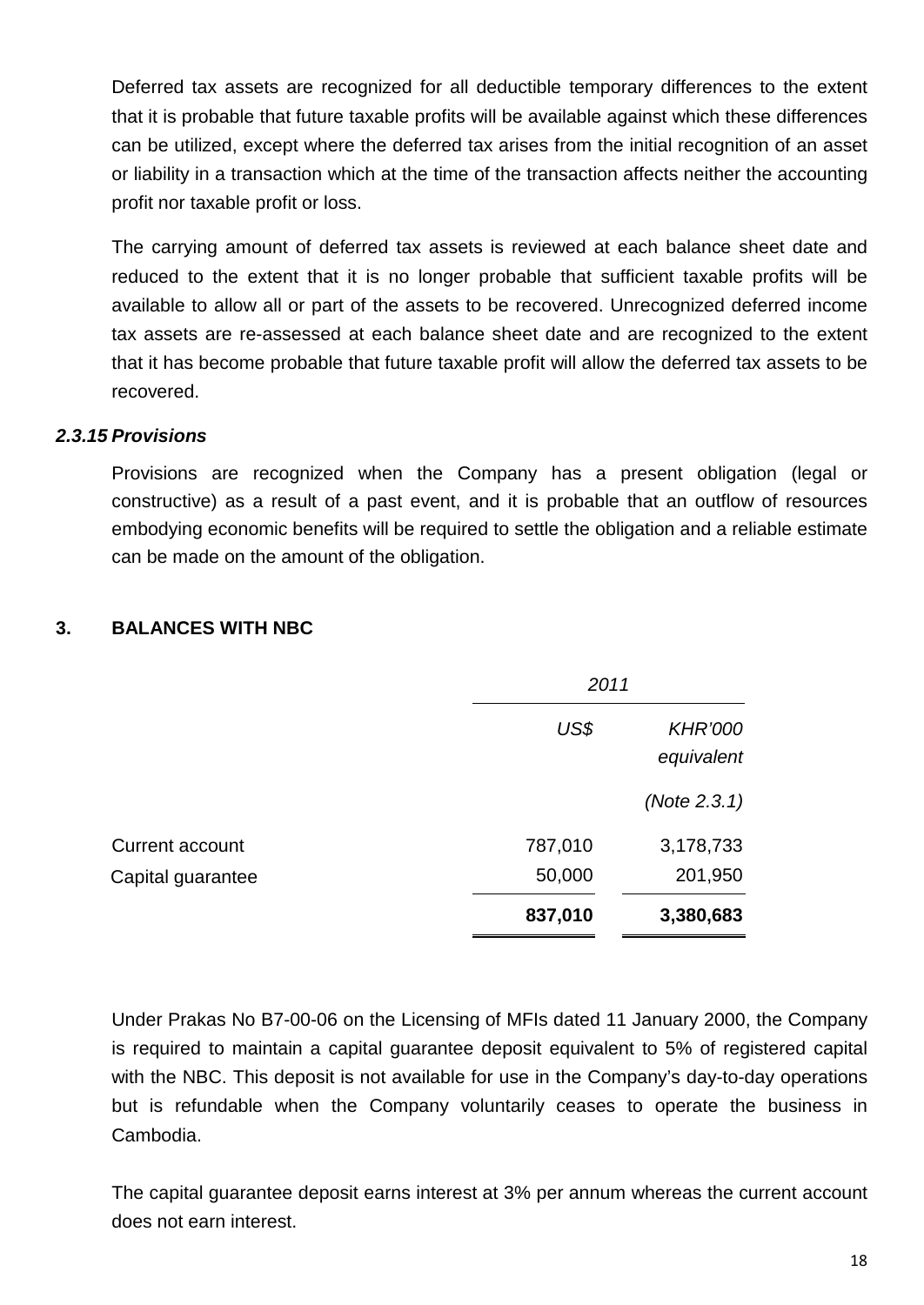#### **4. BALANCES WITH OTHER BANKS**

|                         | 2011   |                              |
|-------------------------|--------|------------------------------|
|                         | US\$   | <b>KHR'000</b><br>equivalent |
|                         |        | (Note 2.3.1)                 |
| Current accounts - US\$ | 58,676 | 236,992                      |

Cash in banks consist of current accounts with local banks which do not earn interest.

For the purpose of the statements of cash flows, cash and cash equivalents comprise:

|                                   | 2011    |                              |  |
|-----------------------------------|---------|------------------------------|--|
|                                   | US\$    | <b>KHR'000</b><br>equivalent |  |
|                                   |         | (Note $2.3.1$ )              |  |
| Cash on hand                      | 481     | 1,943                        |  |
| <b>Current account with NBC</b>   | 787,010 | 3,178,733                    |  |
| Current accounts with other banks | 58,676  | 236,992                      |  |
|                                   | 846,167 | 3,417,668                    |  |

#### **5. LOANS TO CUSTOMERS**

Loans to customers are categorized as follows:

|                    |        | 2011                         |  |  |
|--------------------|--------|------------------------------|--|--|
|                    | US\$   | <b>KHR'000</b><br>equivalent |  |  |
|                    |        | (Note 2.3.1)                 |  |  |
| Loans to customers | 29,475 | 119,050                      |  |  |
| Employee loans     | 3,529  | 14,253                       |  |  |
|                    | 33,004 | 133,303                      |  |  |

Further analyses of loans to customers are set out below.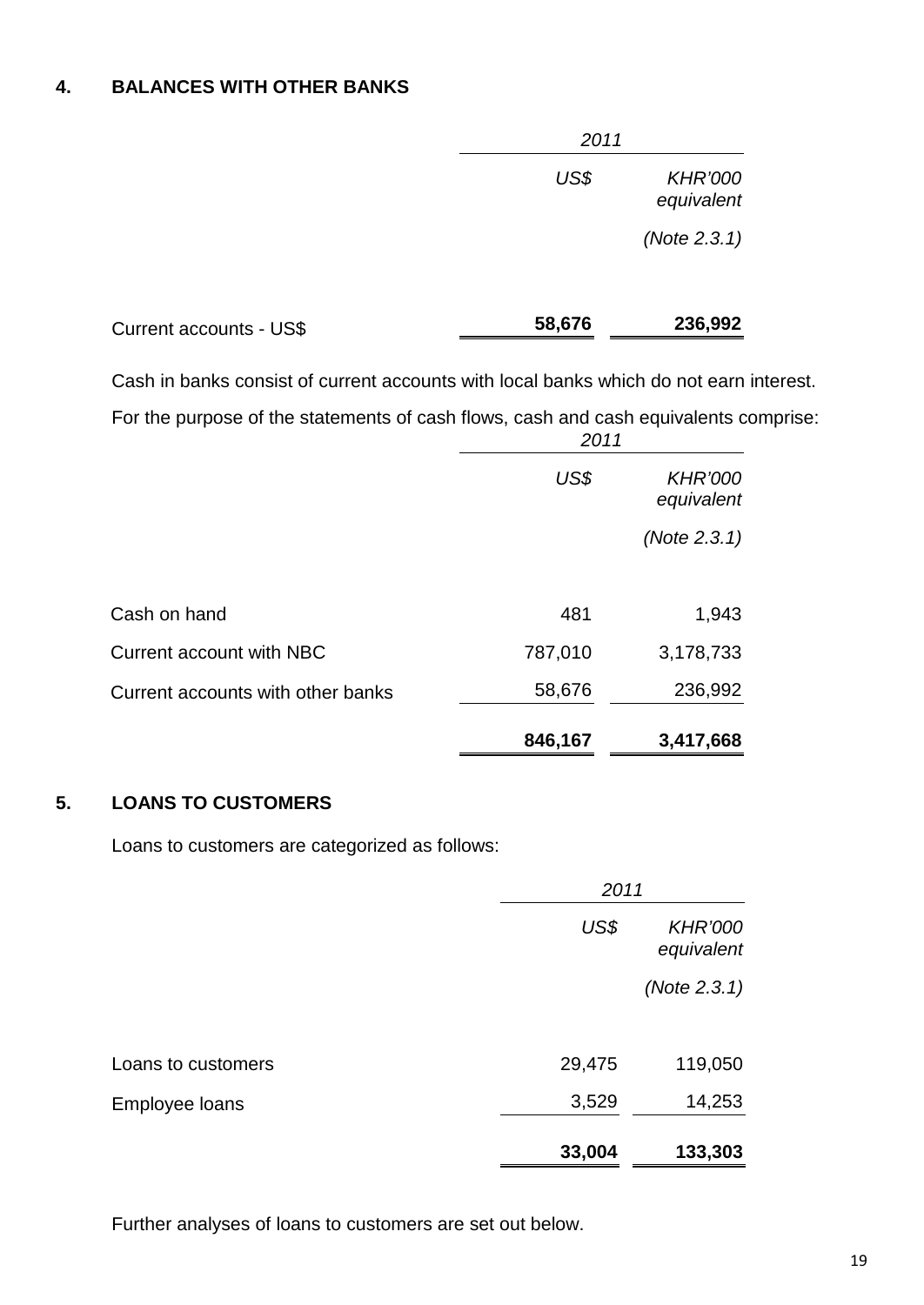|                          |        | 2011                         |  |  |
|--------------------------|--------|------------------------------|--|--|
|                          | US\$   | <b>KHR'000</b><br>equivalent |  |  |
|                          |        | (Note 2.3.1)                 |  |  |
|                          |        |                              |  |  |
| Standard loans:          |        |                              |  |  |
| Secured                  |        |                              |  |  |
| Unsecured                | 33,004 | 133,303                      |  |  |
| Substandard loans:       |        |                              |  |  |
| Secured                  |        |                              |  |  |
| Unsecured                |        |                              |  |  |
| Doubtful loans:          |        |                              |  |  |
| Secured                  |        |                              |  |  |
| Unsecured                |        |                              |  |  |
| Loss loans:              |        |                              |  |  |
| Secured                  |        |                              |  |  |
| Unsecured                |        |                              |  |  |
| <b>Total gross loans</b> | 33,004 | 133,303                      |  |  |

(b) The grading of the loan portfolio is as follows:

Refer to Note 14.1 on Credit risk for analysis of standard loans quality.

(c) For an analysis of loan portfolio by maturity, refer to Note 15 on Liquidity analysis.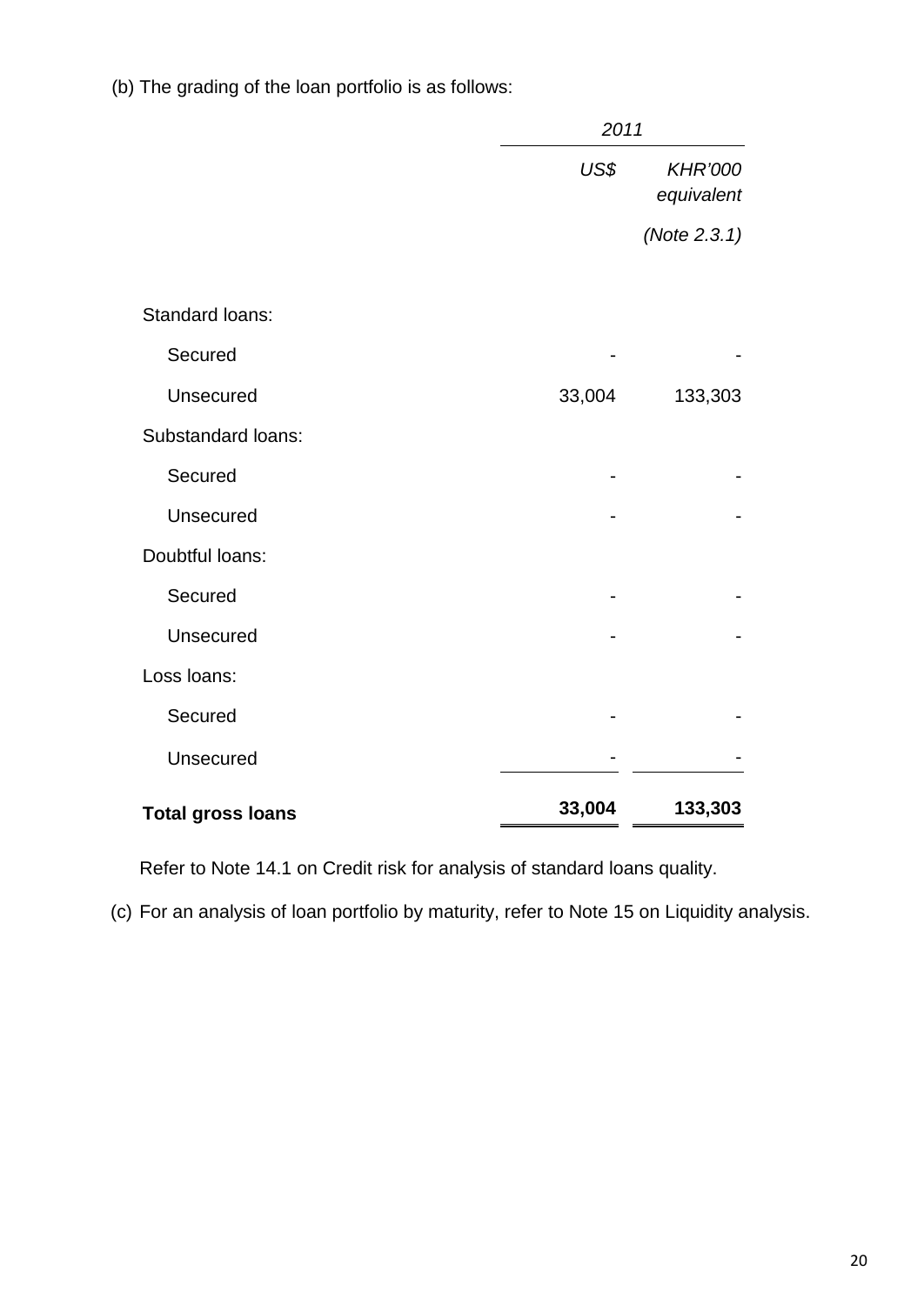|                                       | 2011   |                              |  |
|---------------------------------------|--------|------------------------------|--|
|                                       | US\$   | <b>KHR'000</b><br>equivalent |  |
|                                       |        | (Note 2.3.1)                 |  |
| Residence status:                     |        |                              |  |
| <b>Residents</b>                      | 33,004 | 133,303                      |  |
| Non-residents                         |        |                              |  |
|                                       | 33,004 | 133,303                      |  |
| Relationship:                         |        |                              |  |
| <b>Related parties</b>                |        |                              |  |
| Non-related parties                   | 33,004 | 133,303                      |  |
|                                       | 33,004 | 133,303                      |  |
| By currency:                          |        |                              |  |
| US\$                                  | 33,004 | 133,303                      |  |
| Annual interest rates are as follows: |        |                              |  |
|                                       |        | 2011                         |  |
| Individual                            |        | 24% - 34.80%                 |  |

(d) Analyses of loan portfolio by residency, relationship, and currency are as follows:

## **6. OTHER ASSETS**

|                           | 2011   |                              |
|---------------------------|--------|------------------------------|
|                           | US\$   | <b>KHR'000</b><br>equivalent |
|                           |        | (Note 2.3.1)                 |
| Rental and other deposits | 16,759 | 67,690                       |
| Prepayments               | 9,664  | 39,033                       |
| Interest receivable       | 85     | 343                          |
|                           | 26,508 | 107,066                      |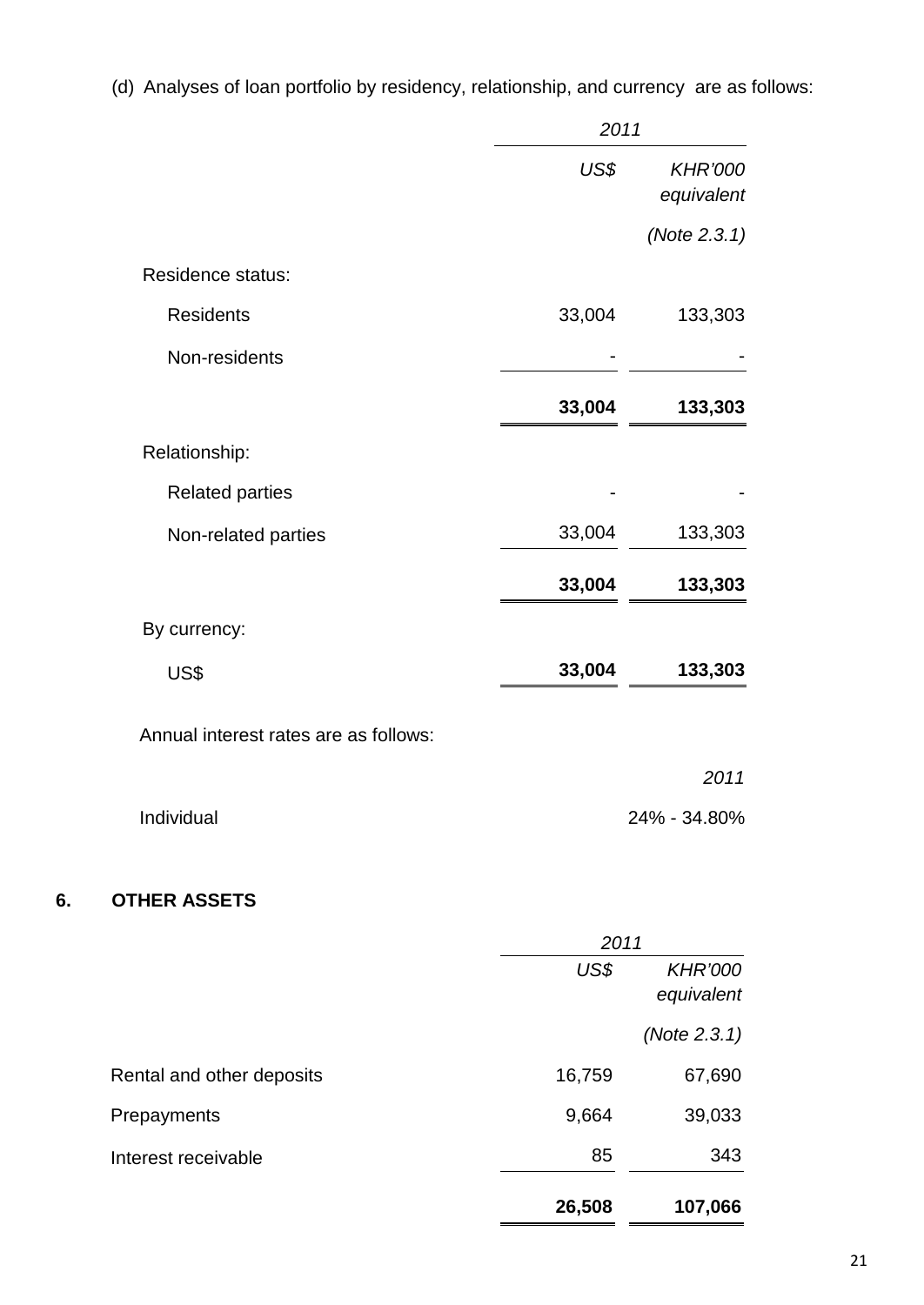## **7. PROPERTY AND EQUIPMENT**

|                                       | Leasehold<br>improvements        | Furniture<br>and fixture |        | Office IT equipment<br>equipmentand computers | Total   |  |  |  |
|---------------------------------------|----------------------------------|--------------------------|--------|-----------------------------------------------|---------|--|--|--|
|                                       | US\$                             | US\$                     | US\$   | US\$                                          | US\$    |  |  |  |
| Cost:                                 |                                  |                          |        |                                               |         |  |  |  |
| At 5 October 2011                     |                                  |                          |        |                                               |         |  |  |  |
| <b>Additions</b>                      | 7,776                            | 6,557                    | 6,789  | 60,801                                        | 81,923  |  |  |  |
| At 31 December 2011                   | 7,776                            | 6,557                    | 6,789  | 60,801                                        | 81,923  |  |  |  |
|                                       | <b>Accumulated depreciation:</b> |                          |        |                                               |         |  |  |  |
| At 5 October 2011                     |                                  |                          |        |                                               |         |  |  |  |
| Charge for the period                 | 267                              | 539                      | 882    | 2,263                                         | 3,951   |  |  |  |
| At 31 December 2011                   | 267                              | 539                      | 882    | 2,263                                         | 3,951   |  |  |  |
| Net book value:                       |                                  |                          |        |                                               |         |  |  |  |
| At 31 December 2011                   | 7,509                            | 6,018                    | 5,907  | 58,538                                        | 77,972  |  |  |  |
| Equivalent in KHR'000<br>(Note 2.3.1) | 30,329                           | 24,307                   | 23,858 | 236,435                                       | 314,929 |  |  |  |

## **8. ACCOUNTS PAYABLE**

|                        | 2011   |                              |  |
|------------------------|--------|------------------------------|--|
|                        | US\$   | <b>KHR'000</b><br>equivalent |  |
|                        |        | (Note 2.3.1)                 |  |
| Property and equipment | 56,523 | 228,296                      |  |
| <b>Dealers</b>         | 24,410 | 98,592                       |  |
| Others                 | 2,928  | 11,826                       |  |
|                        | 83,861 | 338,714                      |  |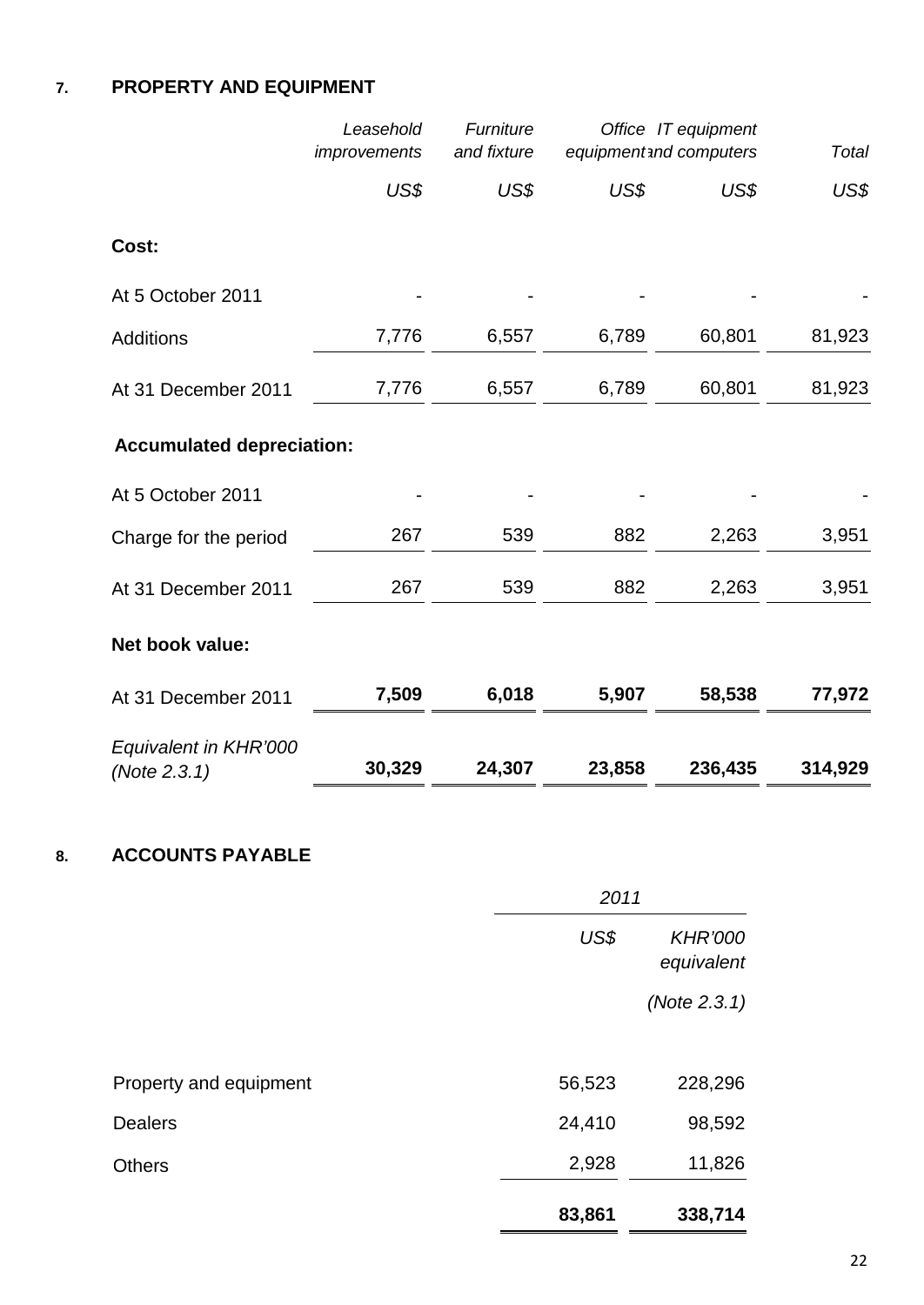#### **9. SHARE CAPITAL**

|     |                                  | 2011                                                      |                              |  |
|-----|----------------------------------|-----------------------------------------------------------|------------------------------|--|
|     |                                  | US\$                                                      | <b>KHR'000</b><br>equivalent |  |
|     |                                  |                                                           | (Note 2.3.1)                 |  |
|     | Issued and fully paid            | 1,000,000                                                 | 4,039,000                    |  |
| 10. | <b>OPERATING EXPENSES</b>        |                                                           |                              |  |
|     |                                  | For the period from 5 October<br>2011 to 31 December 2011 |                              |  |
|     |                                  | US\$                                                      | <b>KHR'000</b><br>equivalent |  |
|     |                                  |                                                           | (Note 2.3.1)                 |  |
|     | Personnel                        | 53,421                                                    | 215,767                      |  |
|     | Pre-operating expenses           | 9,664                                                     | 39,033                       |  |
|     | Travelling                       | 6,456                                                     | 26,076                       |  |
|     | Promotion and advertising        | 5,965                                                     | 24,093                       |  |
|     | Professional fees                | 4,679                                                     | 18,898                       |  |
|     | Depreciation                     | 3,951                                                     | 15,958                       |  |
|     | Officer rental                   | 3,520                                                     | 14,217                       |  |
|     | Stationeries and printing costs  | 2,893                                                     | 11,685                       |  |
|     | Repairs and maintenance          | 2,375                                                     | 9,593                        |  |
|     | Vehicle rental and running costs | 1,908                                                     | 7,706                        |  |
|     | Telecommunication                | 1,461                                                     | 5,901                        |  |
|     | <b>Utilities</b>                 | 1,120                                                     | 4,524                        |  |
|     | <b>Others</b>                    | 3,169                                                     | 12,800                       |  |
|     |                                  | 100,582                                                   | 406,251                      |  |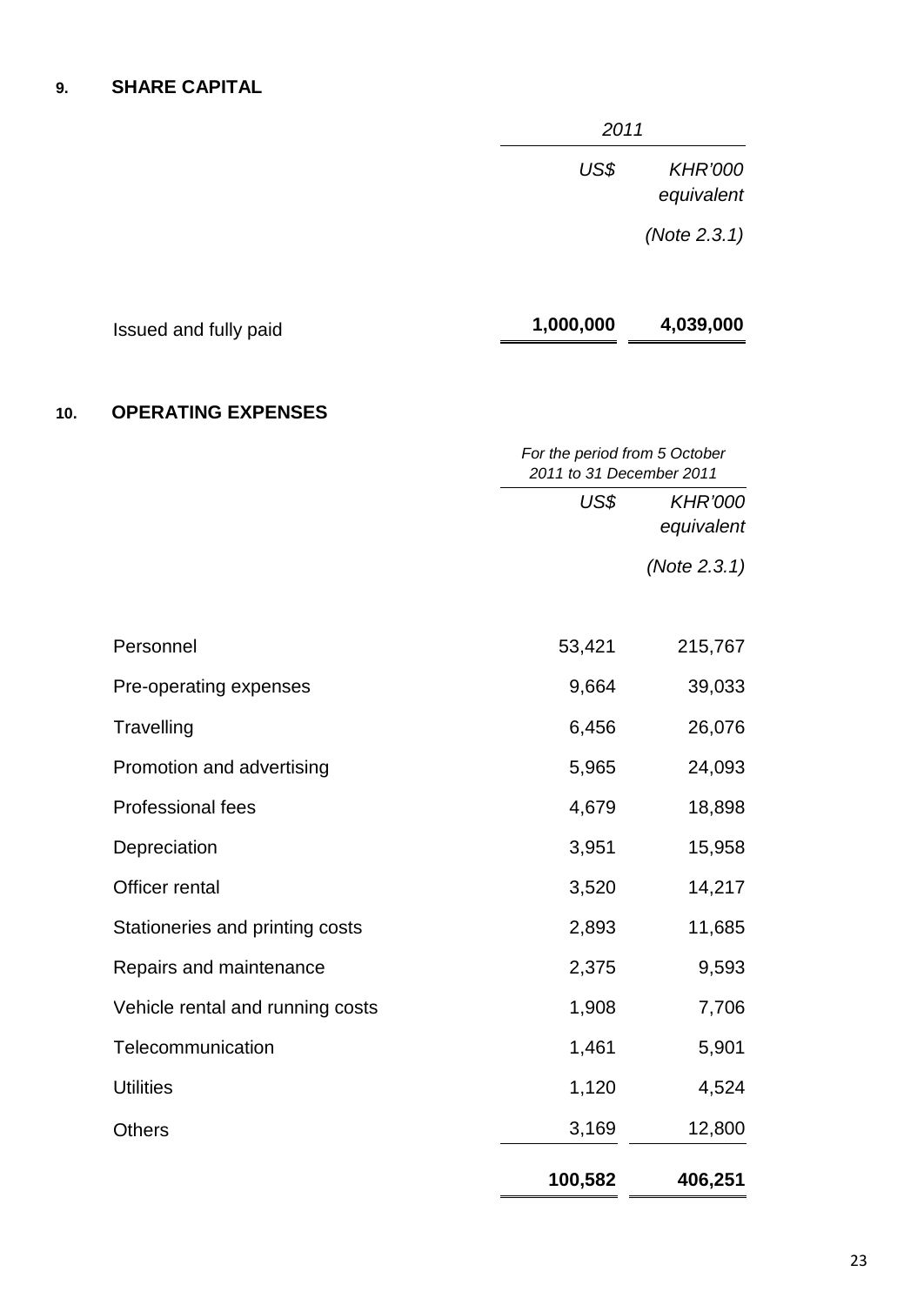#### **11. INCOME TAX EXPENSE**

Income tax expense represents minimum tax for the period.

The Company's tax returns are subject to examination by the General Department of Taxation ("GDT"). Because the application of tax laws and regulations to many types of transactions is susceptible to varying interpretations, the amounts reported in the financial statements could change at a later date upon final determination by the GDT.

#### *Applicable tax rates*

In accordance with Cambodian tax law, the Company has the obligation to pay tax on profit ("ToP") at the rate of 20% of taxable income.

Besides the ToP, taxpayers in Cambodia are subject to a separate minimum tax. The minimum tax is an annual tax equal to 1% of turnover inclusive of all taxes, except valueadded tax, and is due irrespective of the taxpayers' profit or loss position. Minimum tax for the period from 5 October to 31 December 2011 has been provided at 1% of revenue.

#### **12. COMMITMENTS**

The Company leases office premises under an operating lease arrangement with minimum lease commitments as follows:

|                         | 2011   |                              |
|-------------------------|--------|------------------------------|
|                         | US\$   | <b>KHR'000</b><br>equivalent |
|                         |        | (Note                        |
|                         |        | 2.3.1)                       |
| Within one year         | 19,200 | 77,549                       |
| From two to three years | 12,800 | 51,699                       |
|                         | 32,000 | 129,248                      |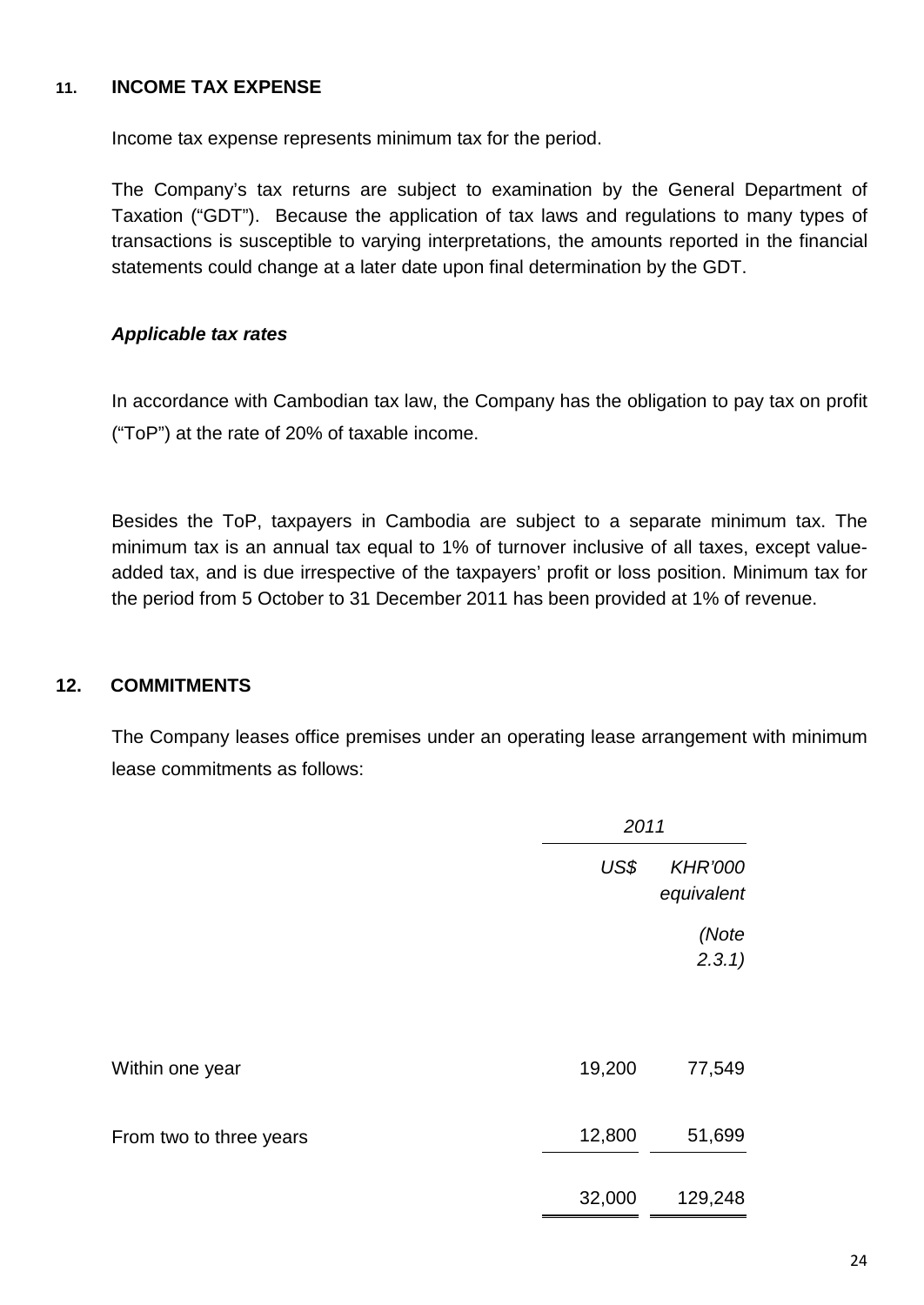#### **13. RELATED PARTY TRANSACTIONS AND BALANCES**

#### (i) Balances with related parties

| Amounts due to related parties<br><b>Related parties</b> | <b>Transaction</b>       | 2011   |                              |  |
|----------------------------------------------------------|--------------------------|--------|------------------------------|--|
|                                                          |                          | US\$   | <b>KHR'000</b><br>equivalent |  |
|                                                          |                          |        | (Note 2.3.1)                 |  |
| <b>ACS Capital Corporation Limited</b>                   | <b>Transfer of asset</b> | 23,928 | 96,645                       |  |
| <b>AEON Credit Service Co., Ltd</b>                      | Payment on behalf        | 21,933 | 88,588                       |  |
|                                                          |                          | 45,861 | 185,233                      |  |

(ii) Key management personnel compensation

Compensation including other benefits of key management for the period amounted to US\$ 32,983 or KHR'000 133,219.

#### **14. FINANCIAL RISK MANAGEMENT**

The Company's activities are exposed to a variety of financial risks: credit risk, market risk (including currency risk, interest rate risk and price risk), and liquidity risk. Taking risk is core to the financial business, and operational risks are an inevitable consequence of being in business.

In the absence of the derivates market in Cambodia, the Company does not use derivative financial instruments such as foreign exchange contract and interest rate swaps to manage its risk exposure.

The Company intends to comply with the NBC's regulations for financial risk management purposes. The Company however recognizes that international best practices on risk management are yet to be fully implemented. The Board of Directors has established a Risk Management Section to formulate broad parameters of acceptable risk for the Company and monitor the activities against these parameters.

The Company holds the following financial assets and liabilities: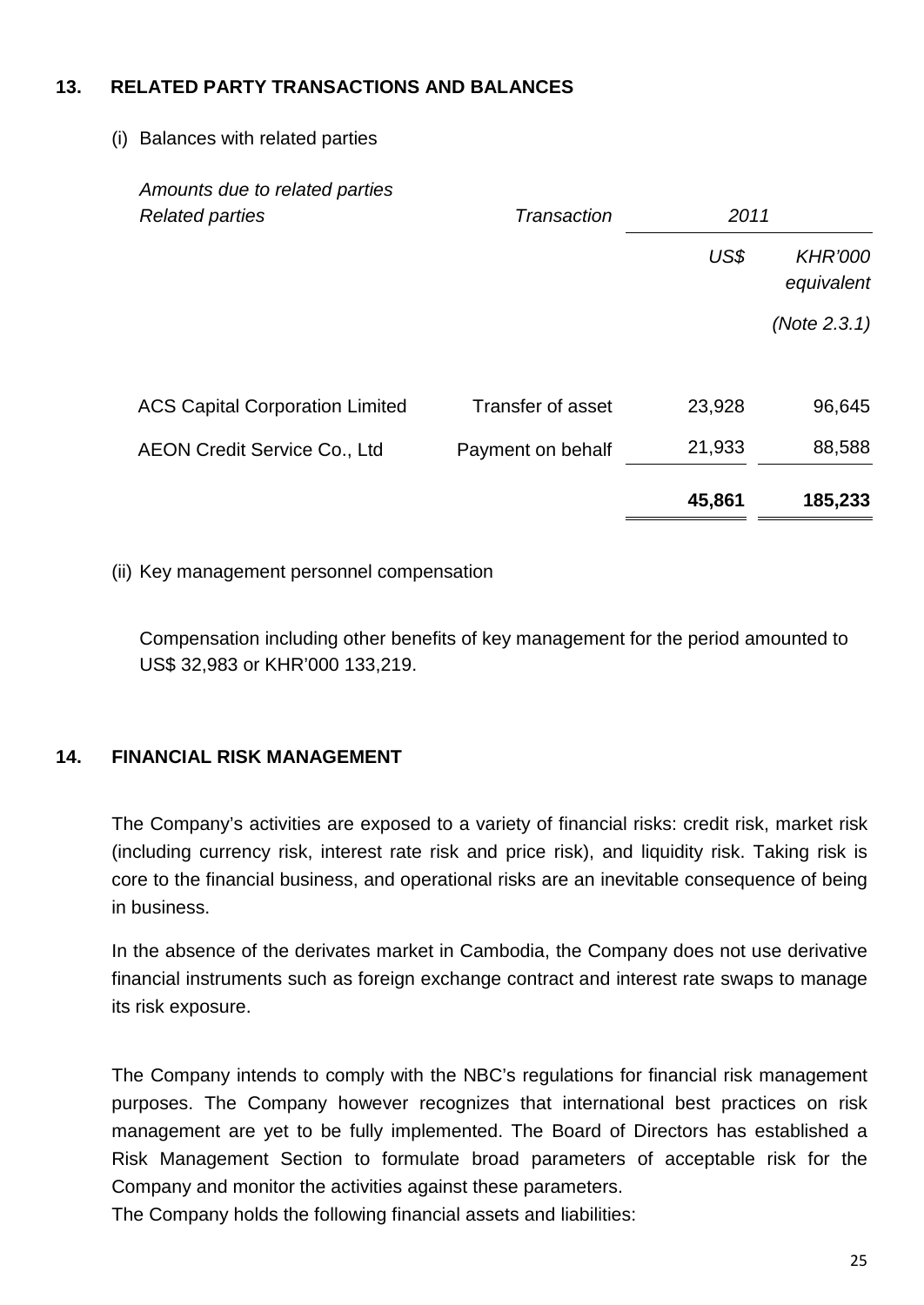|                                    |         | 2011                         |  |  |  |
|------------------------------------|---------|------------------------------|--|--|--|
|                                    | US\$    | <b>KHR'000</b><br>equivalent |  |  |  |
|                                    |         | (Note 2.3.1)                 |  |  |  |
| <b>Financial assets</b>            |         |                              |  |  |  |
| Cash on hand                       | 481     | 1,943                        |  |  |  |
| <b>Balances with NBC</b>           | 837,010 | 3,380,683                    |  |  |  |
| Balances with other banks          | 58,676  | 236,992                      |  |  |  |
| Loans to customers                 | 33,004  | 133,303                      |  |  |  |
| Other assets                       | 16,844  | 68,033                       |  |  |  |
| <b>Total financial assets</b>      | 946,015 | 3,820,954                    |  |  |  |
| <b>Financial liabilities</b>       |         |                              |  |  |  |
| Accounts payable                   | 83,861  | 338,714                      |  |  |  |
| Due to related parties             | 45,861  | 185,233                      |  |  |  |
| <b>Total financial liabilities</b> | 129,722 | 523,947                      |  |  |  |
| <b>Net financial assets</b>        | 816,293 | 3,297,007                    |  |  |  |

#### *14.1 Credit risk*

The Company takes on exposure to credit risk, which is the risk that counterparty will cause a financial loss to the Company by failing to discharge an obligation. Credit risk is the most important risk for the Company's business. Credit exposure arises principally in lending activities that lead to loans to customers. The credit risk management is carried out by the Company's Risk Management Section.

#### (a) Credit risk measurement

The Company assesses the probability of default of individual counterparties in accordance with its credit policy, procedures and practices. Risk Management Section is responsible for determining the risk rating policies.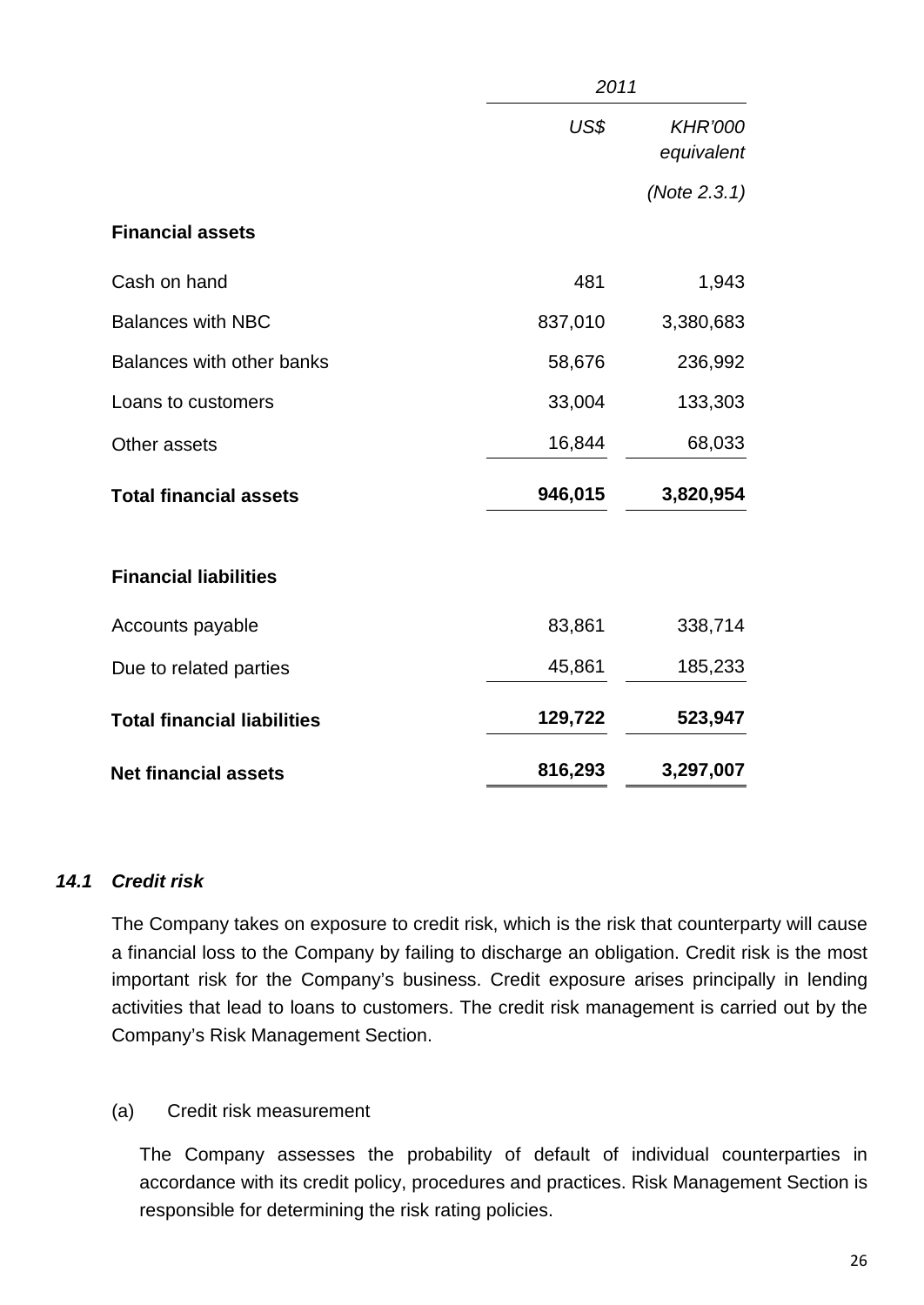#### (b) Risk limit control and mitigation policies

The Company operates and provides loans to individuals within the Kingdom of Cambodia. The Company manages, limits and controls the concentration of credit risk whenever it is identified. Large exposure is defined by the NBC as overall credit exposure to any single beneficiary which exceeds 2% for individual loan and 3% for group loan of the Company's net worth under the conditions of Prakas No. B7-07-163 of the NBC.

(c) Impairment and provisioning policies

The Company is required to follow the mandatory credit classification and provisioning in accordance with the relevant Prakas, as disclosed in Note 2.3.7.1.

(d) Loans and advances

Loans and advances are summarized as follows:

|                                                      | 2011   |                              |  |
|------------------------------------------------------|--------|------------------------------|--|
|                                                      | US\$   | <b>KHR'000</b><br>equivalent |  |
|                                                      |        | (Note 2.3.1)                 |  |
| Loans and advances neither past due nor impaired (i) | 33,004 | 133,303                      |  |
| Loans and advances past due but not impaired (ii)    |        |                              |  |
| Loans and advances individually impaired (ii)        |        |                              |  |
| Total loans and advances, gross                      | 33,004 | 133,303                      |  |

For purposes of loan provisioning, expected recovery from collateral (except cash) is not taken into consideration based on NBC's requirement.

(i) Loans and advances neither past due or impaired

Loans and advances not past due are not considered impaired, unless other information is available to indicate the contrary.

(ii) Loans and advances past due but not impaired

Loans and advances less than 30 days past due are not considered impaired, unless other information is available to indicate the contrary.

(iii) Loans and advances individually impaired

In accordance with Prakas No. B7-02-186 dated 13 September 2002 on the classification and provisioning for bad and doubtful debts, loans and advances past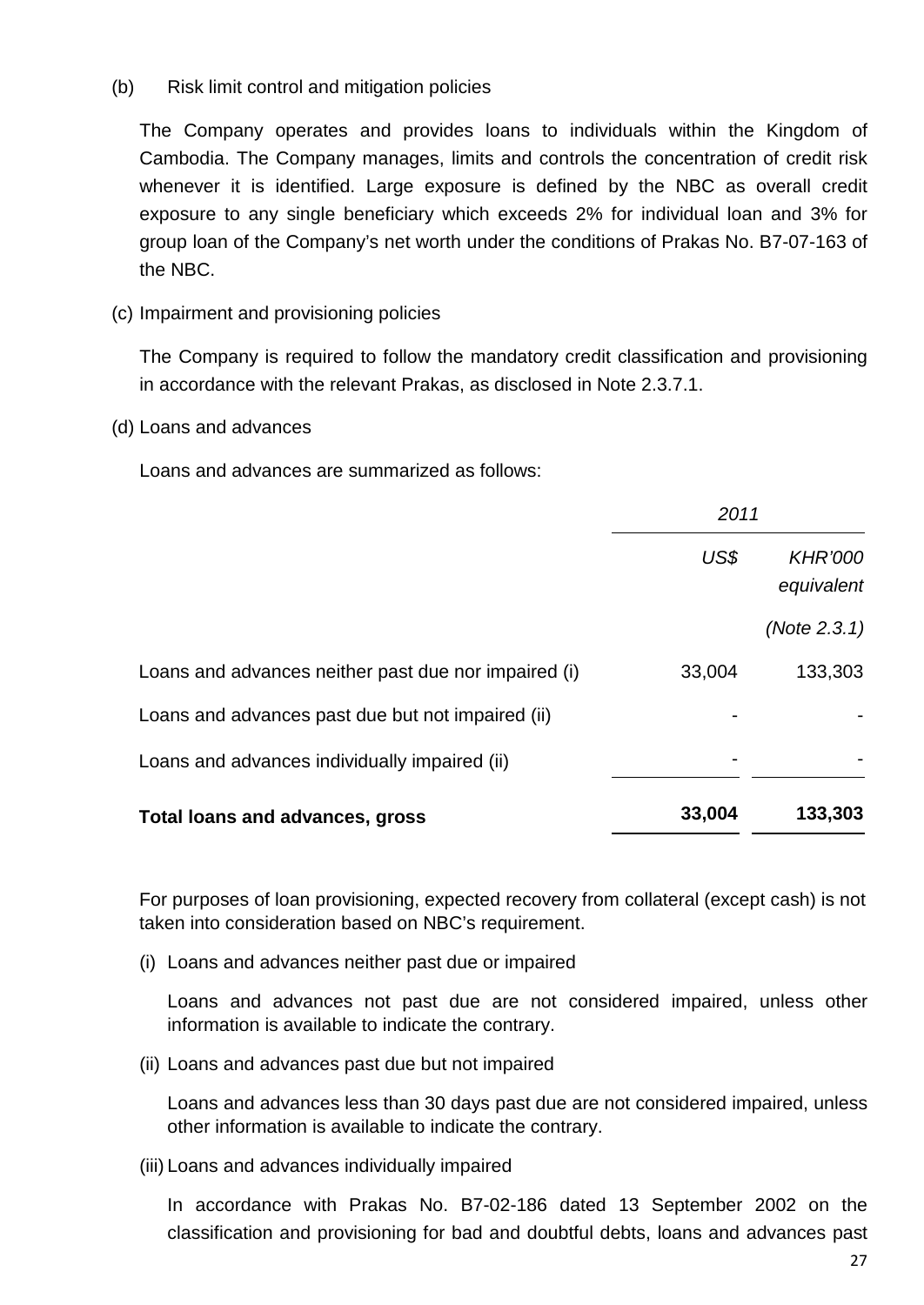due more than 30 days are considered impaired and a minimum level of specific provision for impairment is made depending on the classification concerned, unless other information is available to indicate the contrary.

#### *14.2 Market risk*

The Company takes on exposure to market risk, which is the risk that the fair value or future cash flow of a financial instrument will fluctuate because of changes in market prices. Market risk arises from open positions in interest rates, currency and equity products, all of which are exposed to general and specific market movements and changes in the level of volatility of market rates or prices such as interest rates, credit spreads, foreign exchange rates and equity prices.

In the absence of derivatives market, the Company does not use derivative financial instruments such as foreign exchange contract and interest rate swaps to hedge its risk exposure.

(i) Foreign exchange risk

The Company operates in the Kingdom of Cambodia and transacts in many currencies, and is exposed to various currency risks, primarily with respect to US\$.

Foreign exchange risk arises from future commercial transactions and recognized assets and liabilities denominated in a currency that is not the Company's functional currency.

As at 31 December 2011, balances in monetary assets and liabilities denominated in currencies other than US\$ are not significant. Therefore, no sensitivity analysis for foreign currency exchange risk was presented.

(ii) Price risk

The Company is not exposed to securities price risk because it does not hold any investment classified on the balance sheet either as available for sale or at fair value through profit or loss.

(iii) Interest rate risk

Cash flow interest rate risk is the risk that the future cash flows of a financial instrument will fluctuate because of changes in market interest rates. Fair value interest rate risk is the risk that the value of a financial instrument will fluctuate because of changes in market interest rates. Interest margins may increase as a result of changes and may reduce losses in the event that unexpected movements arise. The management of the Company at this stage does not have a policy to set limits on the level of mismatch of interest rate re-pricing that may be undertaken; however, the management regularly monitors the mismatch.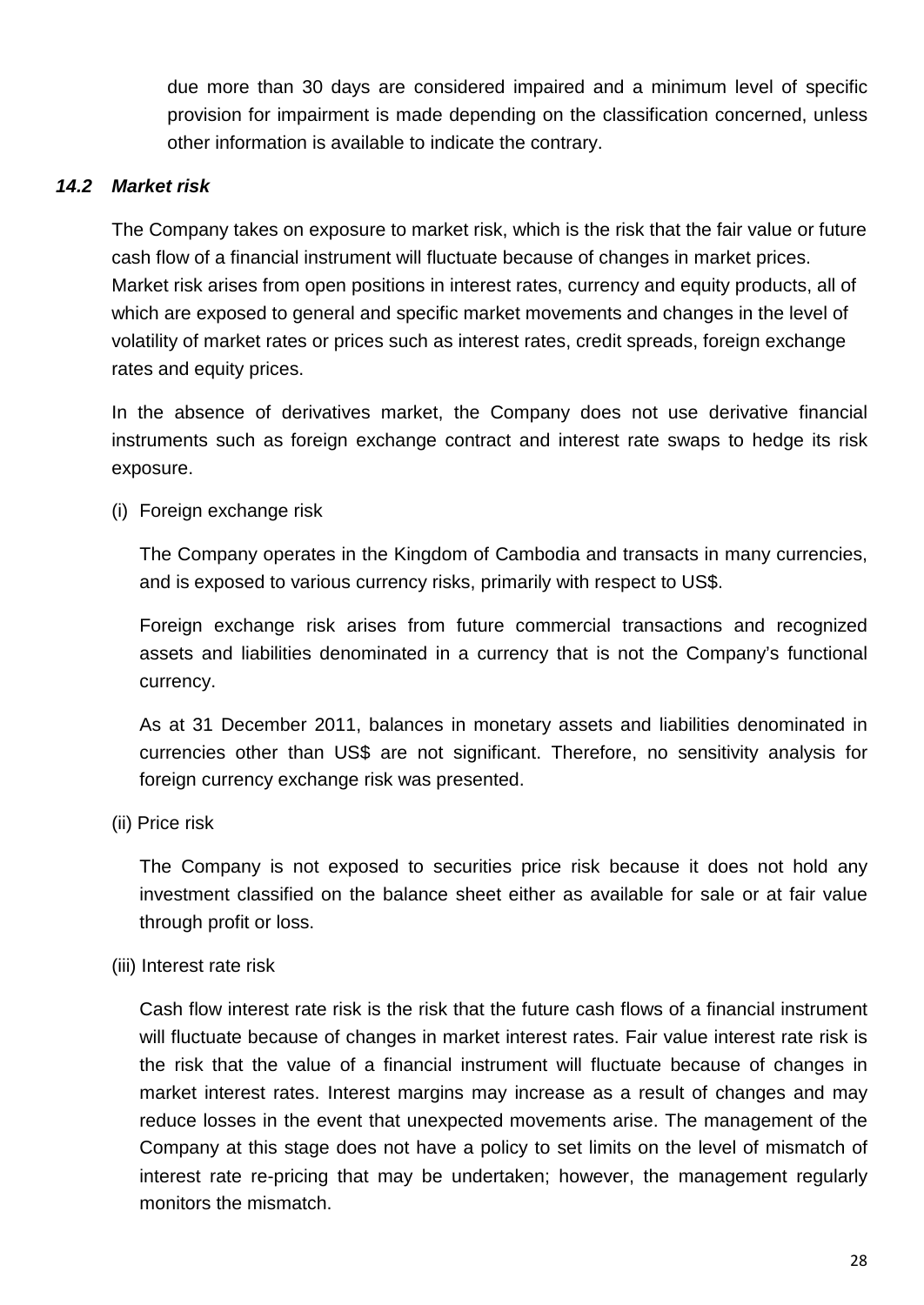Interest rate risk arises from the possibility that changes in interest rates will affect future profitability or the fair values of financial instruments. The Company is exposed to interest rate risk as a result of mismatches of interest rate re-pricing of assets and liabilities. The Company manages this risk by matching the re-pricing of assets and liabilities through risk management strategies.

It includes the Company's financial instruments at carrying amounts, categorized by the earlier of contractual re-pricing or maturity dates.

The Company has no financial assets and liabilities with floating interest rates. Balance with the NBC, balance with other banks earn fixed interest rates for the period of the deposit and placement and loans to customers earns fixed interest rate based on outstanding balance over the agreed terms.

#### *14.3 Liquidity risk*

Liquidity risk is the risk that the Company is unable to meet its payment obligations associated with its financial liabilities when they fall due and to replace funds when they are withdrawn. The consequence of this may be the failure to meet obligations to repay depositors and fulfill commitments to lend.

The Company's management monitors balance sheet liquidity and manages the concentration and profile of debt maturities. Monitoring and reporting take the form of the daily cash position and projection for the next day, week and month respectively, as these are key periods for liquidity management. Management monitors the movements of the main depositors and projection of their withdrawals.

The table in Note 14 is an analysis of the assets and liabilities of the Company by relevant maturity based on the remaining period at the balance sheet date to the contractual or estimated maturity dates.

#### *14.4 Fair value of financial assets and liabilities*

Fair value represents the amount at which an asset could be exchanged or a liability settled on an arms-length basis. As verifiable market prices are not available, market prices are not available for a significant proportion of the Company's financial assets and liabilities. Fair values, therefore, have been based on management assumptions according to the profile of the asset and liability base. In the opinion of the management, the carrying amounts of the financial assets and liabilities included in the balance sheet are a reasonable estimation of their fair values. In making this assessment, the management assumes that loans to customers are mainly held to maturity with fair values equal to the book value of loans to customers adjusted for provision for loan losses, if any.